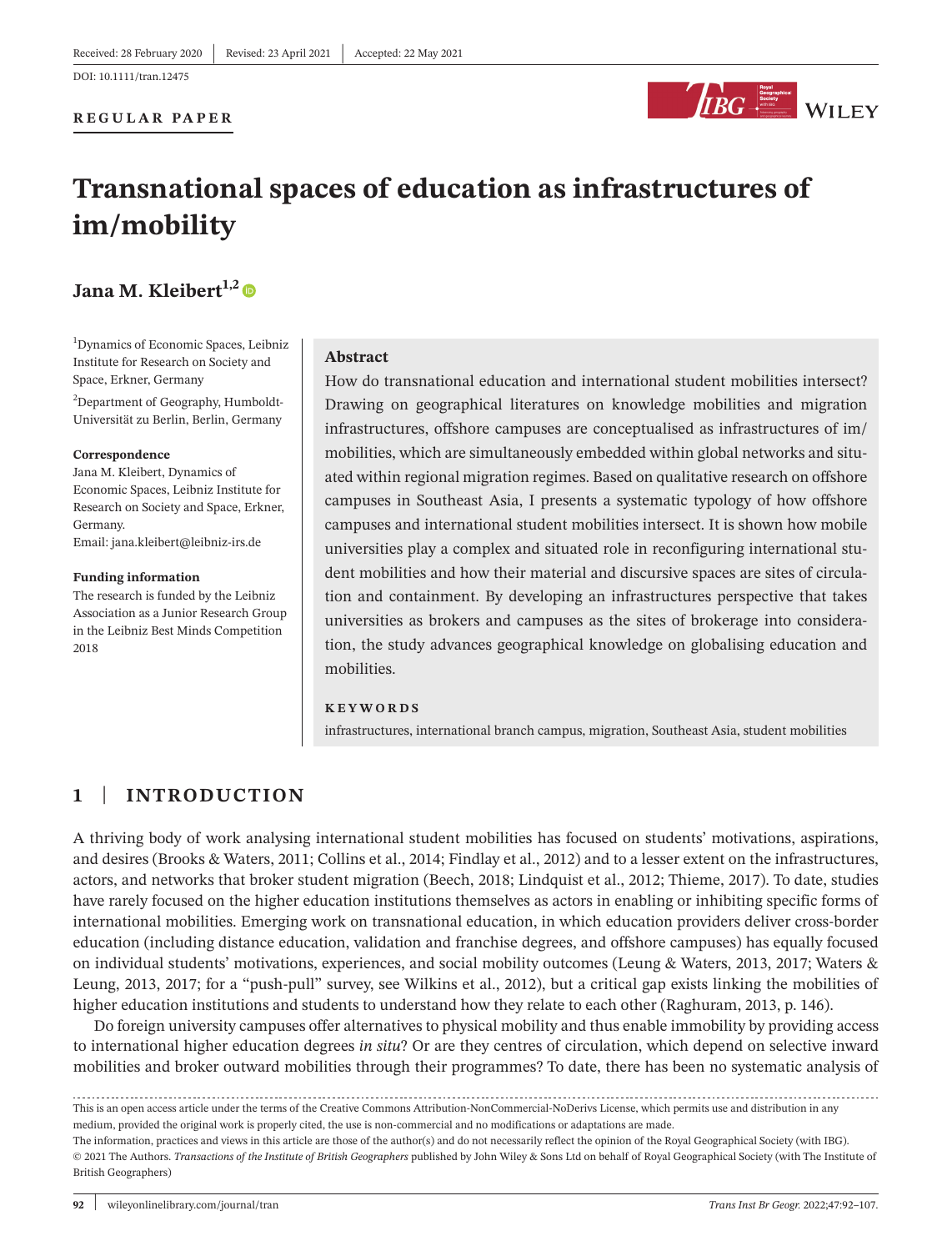

how the cross-border mobilities of institutions (or their degree programmes) *and* of students come together in different types of offshore campuses. Offshore campuses are constituted by a multitude of translocal flows, including international students, fly-in faculty, mobile curricula, ideas, and imaginaries(Gunter & Raghuram, 2018). These institutions are an exemplary global place given that they are translocally networked and constituted through various material and immaterial flows. Simultaneously, they are articulated into local spaces through bricks and mortar infrastructures that both embed them and create distance from other local practices. Following Massey, we can approach these sites with a "global sense of place" and investigate them as "articulated moments in networks of social relations and understandings" (Massey, 1994, p. 154). They are constituted by various corporeal and imaginary mobilities and immobilities and themselves actively enable different forms of mobility and immobility.

Following work on the "infrastructures of migration" (Lindquist et al., 2012; Xiang & Lindquist, 2014), this paper develops a systematic typology to show the complex and situated role of offshore campuses as sites of circulation and containment by focusing on a diversity of higher education actors and institutional arrangements. The study takes a meso-level perspective that focuses on the agency, strategies, and logics of higher education institutions, which are considered key agents in reconfiguring international student mobilities. Key decisions-makers and executives of internationalisation strategies are recognised to be important "mobility managers" who structure and bring into being networks of mobility (Findlay et al., 2005, p. 197). To date, these agents have only received shallow empirical attention.

Methodologically, this paper moves beyond the single-case study approach and draws on extensive qualitative data gathered through observations at campuses and interviews with management staff at offshore campuses in Southeast Asia. Singapore and Malaysia, in particular, have been articulated for a considerable time into international student mobilities and transnational education networks and host a diverse group of foreign education providers, making the region a particularly relevant site to explore these issues.

The paper advances theoretical debates in human geography by developing the notion of offshore campuses as complex "infrastructures of migration," thus providing a spatialised reading of the infrastructures as sites and focusing on the previously rather neglected role of higher education institutions as migration brokers. Drawing on migration research and geographical studies on transnational education, I conceptualise campuses as infrastructures of im/mobility. The systematic framework of how different types of "knowledge mobilities" interact enables usto arrive at more generalisable knowledge and more nuanced understandings beyond individual case studies. Focusing on infrastructures enables us to cast a different view on students' international (im)mobility decisions as well as higher education institutions' rationales for operating offshore campuses. Relying on a conceptualisation of mobility and immobility as related concepts, this study moreover presents a grounded perspective of the conflicts and tensions inherent in state strategies based on circulations, including international students and education providers, while simultaneously containing inward migration.

The next section theorises knowledge mobilities by reviewing literature on international student mobilities and on universities as mobile actors to conceptualise offshore campuses as infrastructures of im/mobility. These sites are situated within countries' economic strategies for developing international education hubs and migration regimes. Following an explanation on methodology, I develop a typology based on empirical research for understanding how offshore campuses enable mobilities and immobilities of students. The conclusion elaborates on the contributions of a geographic perspective on knowledge mobilities and migration and develops a research agenda for further geographic scholarship on globalising higher education.

#### **2** | **INFRASTRUCTURES OF INTERNATIONAL STUDENT IM/MOBILITY**

#### **2.1** | **Theorising knowledge mobilities**

Higher education institutions are deeply embedded in various types of knowledge mobilities, including mobilities of researchers, students, objects, and ideas (Gunter & Raghuram, 2018; Jöns et al., 2017; Raghuram, 2013). Most empirical studies of knowledge mobilities focus on the corporeal mobilities of students across national borders. The burgeoning international student mobility literature primarily engages with the perspective of students and their motivations for choosing to become mobile (e.g., Brooks & Waters, 2011; Collins et al., 2014; Findlay et al., 2012). While constituting a relevant contribution to our knowledge, the narrow focus obscures other significant issues. First, the focus on students as key actors has traditionally neglected the supporting infrastructures of mobility, including supportive actors in the "migration industry" of higher education (Beech, 2018). Second, the focus on (international) mobilities, in parallel with a broader mobilities turn in the social sciences, has analytically privileged mobilities at the expense of immobilities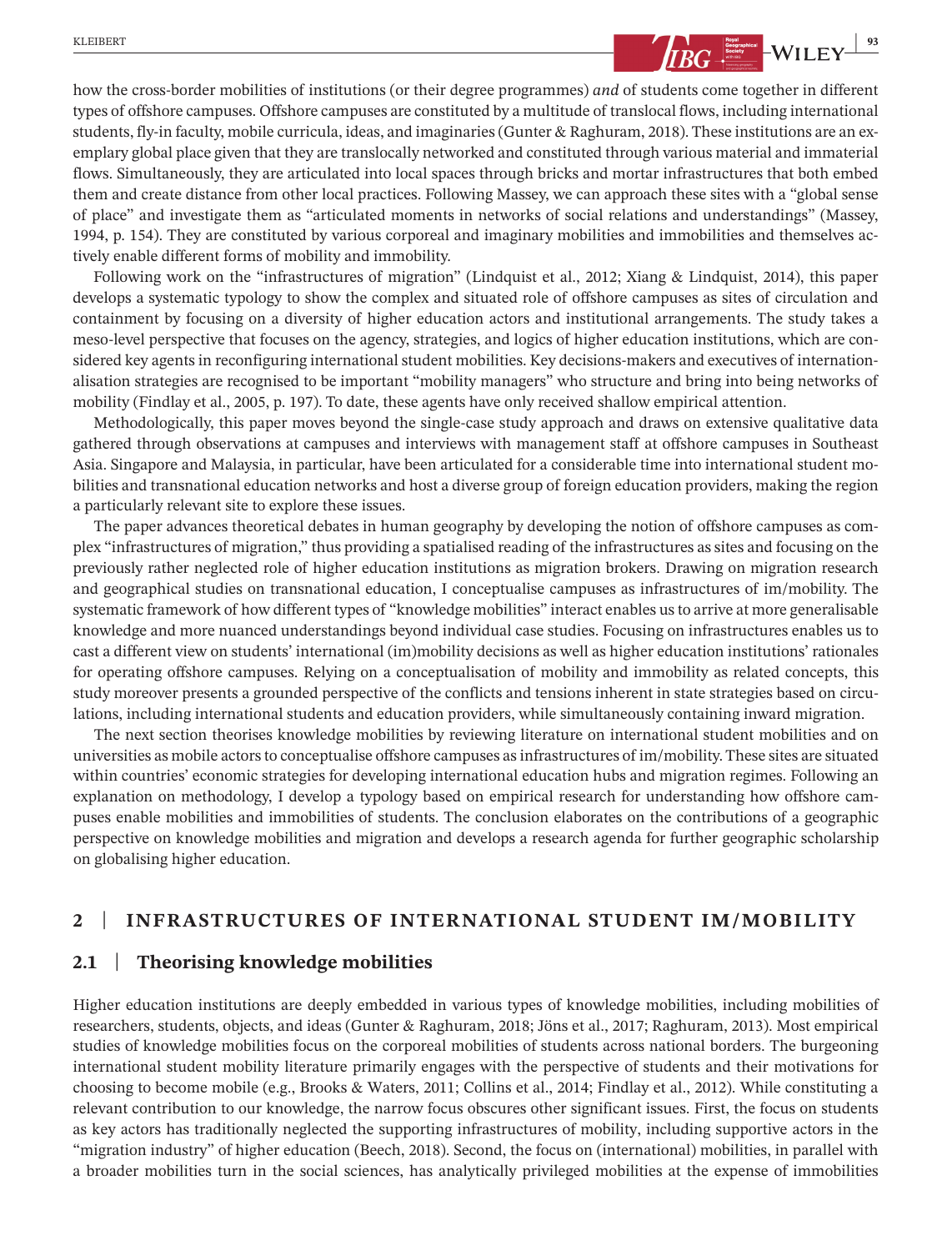(Cheng, 2018). The latter are often perceived as inferior or deficient, a problem that could be addressed with a relational and non-normative understanding of mobilities and immobilities (Breines et al., 2019; Finn & Holton, 2019). Third, international degrees are constituted by more than the (im)mobilities of students, as higher education institutions themselves have become increasingly mobile actors offering their degrees transnationally through partnership agreements or offshore campuses abroad (C-BERT, 2017; Gunter & Raghuram, 2018; Kosmützky, 2018).

In this paper, the term "mobilities" islargely used in line with the literature on internationalstudent mobilities, which is generally synonymous with student "migration," but is slightly more open-ended as it encompasses both short- and longer-term cross-border mobilities of students (King & Raghuram, 2013, p. 129). Cross-border geographic mobilities are the focus of this study, at the expense of other conceptualisations of mobilities.<sup>1</sup> Relatedly, "immobility" characterises students who remain within their home country of study but enrol in transnational education. "Transnational education" refers to the delivery of a higher education institutions' programme in another country, following the definition generally used by both stakeholders and academics. A more precise term for transnational education is "international programme and provider mobility," which to date has found less traction among stakeholders who continue to use the term transnational education (Knight & McNamara, 2017). It is thus the university itself (or its curriculum) that travels and becomes mobile, rather than students or staff engaging in cross-border mobility.<sup>2</sup> Transnational education takes various shapes, including distance learning, franchised or validated degrees, or the establishment of offshore campuses.

There is no single definition for "offshore campuses" or international branch campuses (Miller-Idriss & Hanauer, 2011). Both terms are used interchangeably in this paper to signify physical presences of higher education institutions abroad that provide academic degree programmes using the name of the home institution potentially in collaboration with business and/or academic partners. In theory, then, transnational education enables foreign higher education institutions to offer foreign degree programmes locally, and are generally (at least implicitly) understood to constitute an alternative to the physical international mobility of students and enabling a "choice for immobility" (see Breines et al., 2019).

Knowledge mobilities are embedded within uneven geographies of higher education and are affected by contemporary and inherited (im)mobilities. They are situated within stratified "reputational geographies" of rankings and hierarchies of elite and "world-class" institutions (Findlay et al., 2012; Jöns & Hoyler, 2013), geographic imaginaries (Beech, 2014; Collins, 2013; Raghuram, 2013), and (neo)colonialism and uneven power relations in international education (Leung & Waters, 2017; Phan, 2017; Sidhu, 2006; Siltaoja et al., 2019).

#### **2.2** | **Transnational education between circulation and containment**

This section reviews existing literature on how transnational education relates to circulations and containment of international student mobilities. The management literature on international business schools and their networked models of campus development elevates ideas of global circulations. Previous research has shown how the geographies of business schools and international financial centres, or global cities, are closely related (Hall, 2008, 2011; Olds, 2007). The most prestigious business schools tend to offer high-cost programmes enabling the reproduction of class difference. Moreover, "global" business schools are conspicuous sites for reproducing the transnational capitalist class, which consists of mobile individuals with cultural capital acting as "globalising professionals" (Sklair, 2001). Through a network of campuses in key cities, students are prepared for expatriate lifestyles. Highly ranked, often private, education providers – for instance, New York University with its campuses in Abu Dhabi and Shanghai – flaunt their diversity (measured in terms of number of student nationalities) and the integrated network structures of their campus as "global models" with "seamless mobilities" (Hawawini, 2016; see also Olds, 2007, p. 971). Only very few institutions operate globally integrated networks of campuses, but these "global models" are highly visible in the literature, also because the management executives of these schools actively promote the models and differentiate themselves from what they consider shallower forms of internationalisation (Hawawini, 2016). These ideas of globally operating institutions with "seamless mobility" shape the aspirations and branding of most higher education institutions.

In contrast to these mobilities-focused accounts from the field of higher education management and economic geography, much critical geographic and social-scientific research on transnational education has focused on forms of immobility that characterise the realities for many students enrolled in franchised transnational education degrees. Authors in this field "deliberately focus on the immobile 'international' student" (Waters & Leung, 2013, p. 607). In their study on British degrees delivered in Hong Kong, Waters and Leung (2013) coin the term "immobile transnationalism" to refer to the experiences of domestic students studying for degrees awarded by British higher education institutions, which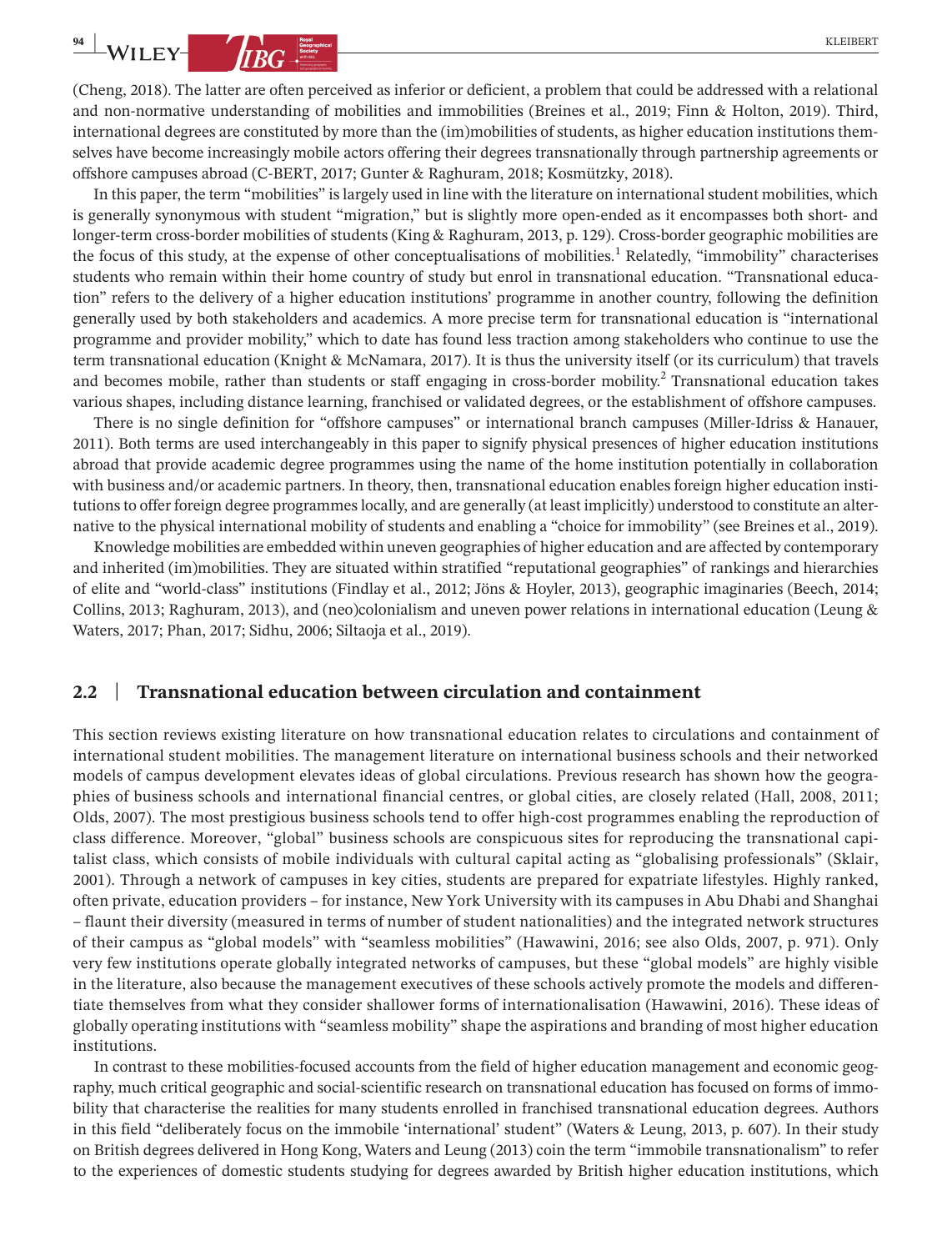involve no travel and are taught entirely in Hong Kong. Much theorisation has been based on the specific case of British transnational education in Hong Kong (Leung & Waters, 2013, 2017; Waters & Leung, 2013, 2017) and further work has followed the direction and analysed in-depth the experiences and (re)negotiations of immobility, mediocrity, and limited acquisition of cultural capital in outsourced, often "second-choice" programmes by students enrolled in foreign-branded but locally awarded degrees in Singapore (Cheng, 2018) and Vietnam (Phan, 2017).

These rather "siloed" accounts of, on the one hand, globalising universities' ubiquitous circulation and, on the other hand, transnationally delivered degrees as alternatives to physical mobility leave us with a rather incomplete understanding of mobile higher education providers and programmes and their relation to cross-borderstudent (im)mobilities. Between binary understandings of circulations or containment lie a number of other possible ways offshore campuses can act, for instance, as selective brokers of international student mobilities, which will be explored using a broad-ranging sample of different institutional arrangements and geographical origins of universities delivering their degrees transnationally. The strategies of higher education institutions are intimately linked to their ability to create economic value and reap financial rewards by promising mobilities to students. Universities' role as economic actors with particular business models and value propositions that facilitate particular forms of im/mobility are the subject of this analysis.

#### **2.3** | **Embedded infrastructures of im/mobility in education hubs**

Educational scholars investigating international mobilities of students have argued that students' decision to study for a degree abroad may not constitute a single movement in reaction to push- or pull-factors and is instead influenced by spatial imaginaries, social networks, and intermediaries (Collins, 2013). Educational agents (recruiting international students through a commission-based system) are the most visible intermediaries or brokers of higher education mobilities (Thieme, 2017), but higher education institutions themselves can act as mobility brokers. Following an intervention in the field of migration studies that takes into view the "infrastructures of migration" (Lindquist et al., 2012), educational scholars have argued that "mobility is shaped not only by student 'choice' but also by the social and institutional networks within which students circulate" (Collins, 2013, p. 480) and have conceptualised the infrastructures of student mobility as the "relatively stable social and institutional connections that support or enable student mobility."

In this paper I argue that the actors (higher education institutions) and infrastructures (campuses as physical sites) are fundamental components in the enabling and channelling of student migration. Building on the work of Lindquist et al. (2012, p. 10), I employ the perspective of infrastructures and focus on how mobility is brokered, enabled, and organised, to overcome a methodological bias that persists in higher education research similarly as in migration research: "namely the neglect of the infrastructure of migration, which is an 'artefact of methodologies' that has focused on migrants, their families and communities, rather than entrepreneurs and brokers." Xiang and Lindquist have used the term "migration infrastructure" to connote "the systematically interlinked technologies, institutions, and actors that facilitate and condition mobility" (Xiang & Lindquist, 2014, p. 124). They divide infrastructures into five dimensions: commercial, regulatory, technological, humanitarian, and social. Here, I add to this an explicit focus on the role of space and physical infrastructures. Expanding the view from particular actors, the brokers, to exploring specific sites of brokerage, I adopt the framework to explore campuses through which mobilities are (re)negotiated. I analytically develop the notion of infrastructures of im/mobility to capture the complex role of offshore campuses for international student mobilities. The idea that we should investigate infrastructures of immobility as well as mobility is convincingly argued by Breines et al. (2019) in a case study on online distance education in Africa. They show how the delivery of online distance education can be understood "as infrastructures that enable immobility" (Breines et al., 2019, p. 485).

The role of institutions as infrastructures of im/mobility is embedded within the migration regimes of the state that enable or restrict international student mobilities. Changing migration policies in higher education, for instance post-study work visa regulations, affect international student mobilities (Beech, 2018; Geddie, 2015; Riaño et al., 2018). International students are part of segmented migration regimes that classify "wanted" and "unwanted" bodies. In Singapore, differential regulation bifurcated around "skills" enables the attraction and inclusion of mainly Western, highly skilled "expatriates" (Beaverstock, 2002; Cranston, 2017), while marginalising "unskilled" contract workers (Yeoh, 2006). Singapore's migration policies are related to economic imaginaries of a knowledge-based economy and its labour needs. Thus, migration policies are affected by changes in economic visions of the countries hosting offshore campuses. Moreover, international student mobilities may occur in connection with earlier migration flows, existing diaspora, or ethnic minority groups in a country and are related to national educational systems, their exclusionary mechanisms, and "cultures of migration" (for Malaysia, see Koh, 2017; Sidhu, 2006).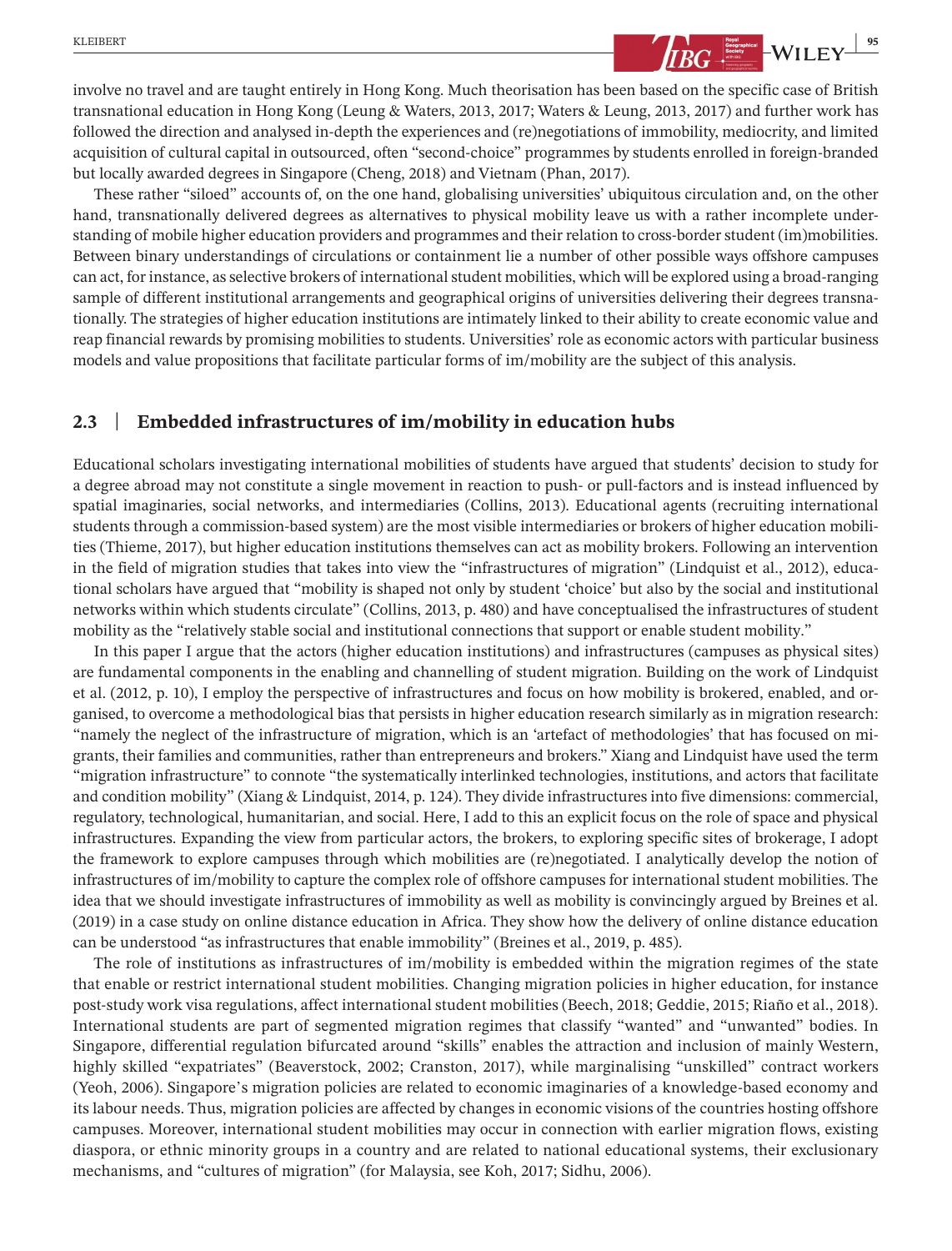Transnational education is usually strongly facilitated by host states and is embedded in national education systems and economic development strategies, often framed as strategies for the development of so-called international education hubs (Knight, 2014), which are based on attracting both internationally mobile universities and students. Offshore campuses are, like domestic institutions in East Asia, embedded within economic and biopolitical strategies of circulation and containment, which enrol the material and discursive spaces of the university campus (Sidhu et al., 2016, p. 1494). In Singapore, the government has incentivised the setting up of foreign branch campuses with the development of its "Global Schoolhouse" policy starting in 2002 (Collins et al., 2014; Olds, 2007; Olds & Thrift, 2005; Sidhu et al., 2011). The policy has since been discontinued, but Singapore continues to attract foreign providers of higher education. Similarly, neighbouring Malaysia has set out to become an international education hub (Mok, 2011). These strategies involve multiple policy fields, including economy and trade policy (e.g., the vital role played by the Economic Development Board in Singapore), education, and immigration, which may have different, and potentially conflicting, goals. A geographic lens enables the combination of different geographical streams of literature on globalising higher education markets, the geographies of international students, and migration regimes, while providing grounded empirical work that stays attuned to the contextualised nature of how higher education institutions are constitutive of infrastructures of im/mobility.

## **3** | **METHODOLOGY**

The meso-level study of offshore campuses as infrastructures of im/mobility follows Lindquist et al. (2012) push for a new methodology in migration research. In contrast to much research on migration and transnational education that focuses on the individual motivations, aspirations, and strategies of youth and their families, I focus on the "supply" side of higher education institutions and the role these institutions play in re-configuring international student mobilities and immobilities in Singapore and Malaysia. The two countries were chosen as research sites for a number of reasons. First, they are home to a large number of offshore campuses, which are concentrated in only a few countries globally (C-BERT, 2017; Kosmützky, 2018). Second, transnational education is delivered from a variety of providers.<sup>3</sup> Third, offshore campuses have existed for a considerable period of time, thus providing a fertile ground from where to conceptualise how higher education institutions relate to international mobilities. Table 1 shows all offshore campuses in Singapore (19) and Malaysia (16). The term "offshore campus" here connotes all physical presences of foreign higher education institutions that engage in offering higher education programmes abroad. The size of these campuses differ. Most institutions offer only specialised programmes rather than exporting all degrees from the home campus; the student numbers at each campus range from less than 30 students to a maximum of 5,000 students.

All institutions were included in the sample and approached with a request to participate in the study. In total, 26 institutions in Singapore and Malaysia participated, accounting for 80% and 70% of the total sample, respectively. The findings are based on semi-structured, qualitative interviews with senior managers of transnational education operations (including CEOs/COOs, deans, provosts, and managing directors) in Singapore and Malaysia.<sup>4</sup> In addition to interviews, observation of the offshore campuses as sites were conducted, including guided tours by university personnel and recruitment managers. Campus visits added to a "grounded" experience of transnational education in place, as both the material and the symbolic spaces of university campuses matter for student experiences (Leung & Waters, 2013). The focus was on information, signs, and symbols in relation to the home campus, geographic imaginaries, and advertisements for mobility and circulation. Data, in the form of fieldwork notes, photos, marketing brochures, and flyers, as well as online presence of universities, were collected and evaluated. All interviews were conducted in English, audio-recorded, and subsequently transcribed and thematically analysed.

## **4** | **OFFSHORE CAMPUSES AS INFRASTRUCTURES OF IM/MOBILITY**

The variety of offshore education providers, modes of investment and delivery, and sending and host country contextsled to a diversity of ways in which mobilities are envisioned to interact with transnational delivery. The two extremes most discussed in the literature are highly mobile individuals enrolling in international Master of Business Administration (MBA) programmes and the "immobile" students enrolled in transnational education programmes as a last resort for students unable to enrol in domestic programmes. Together, these form the outer ends of the spectrum along which international student (im)mobilities are entangled with transnational education programmes (as discussed in section 2.2),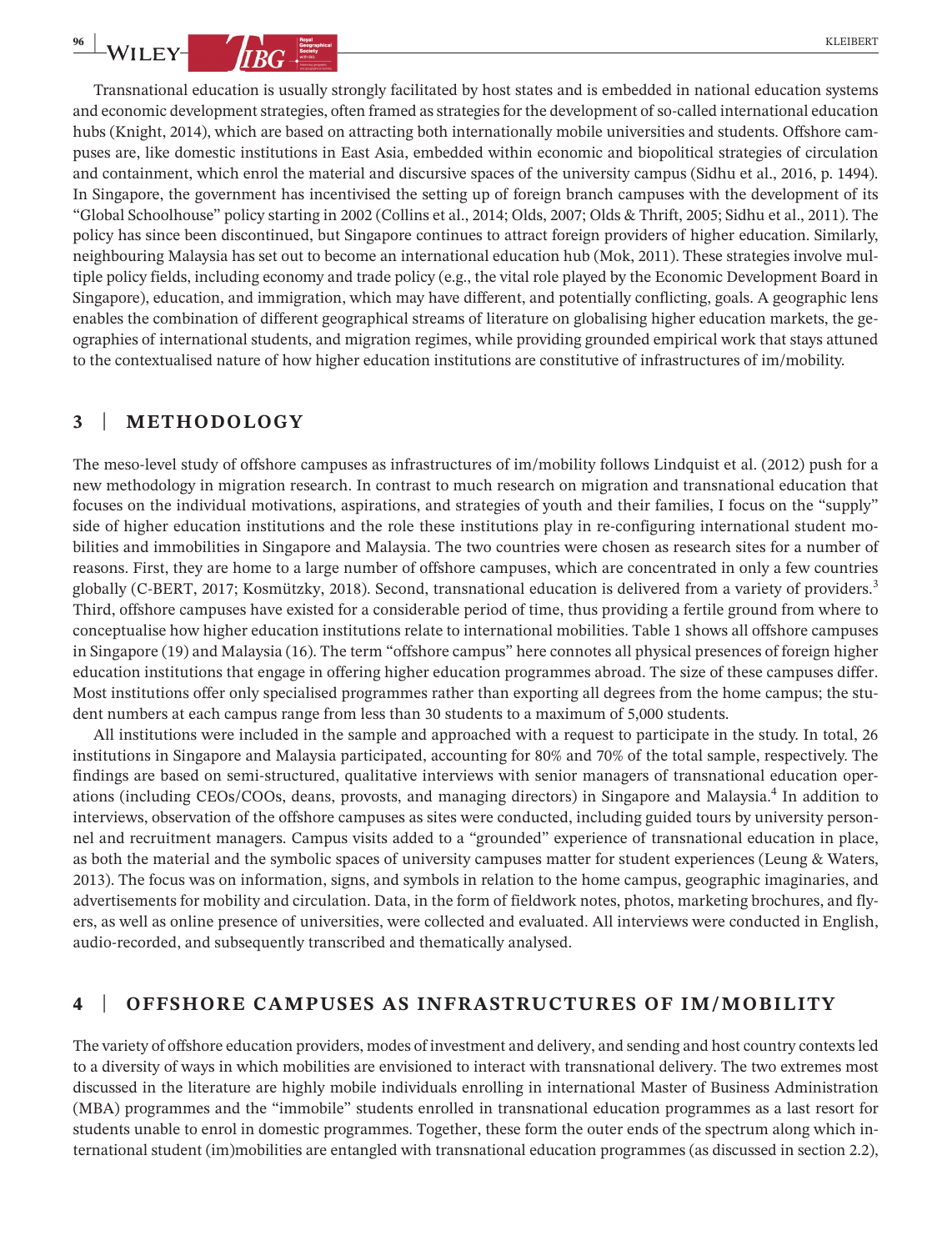#### **TABLE 1** List of offshore campuses in Singapore and Malaysia

**EXLEIBERT 197**<br>**BUCKLEY PHONE CONSUMING THE VILLEY PROPERTY** 

| Name of institution                                       | <b>Country of</b><br>origin |
|-----------------------------------------------------------|-----------------------------|
| Offshore campuses in Singapore                            |                             |
| Curtin Singapore                                          | Australia                   |
| Murdoch University Singapore                              | Australia                   |
| James Cook University Singapore                           | Australia                   |
| SP Jain Center of Management Singapore Campus             | Australia                   |
| <b>ESSEC Asia-Pacific</b>                                 | France                      |
| <b>INSEAD Asia Campus</b>                                 | Germany                     |
| Technical University of Munich Asia                       | Germany                     |
| Trinity College Dublin Singapore                          | Ireland                     |
| SIT-Massey University                                     | New Zealand                 |
| École Hôtelière de Lausanne (to open in 2021)             | Switzerland                 |
| Newcastle University Singapore                            | United Kingdom              |
| Glasgow School of Art Singapore                           | United Kingdom              |
| University of Glasgow Singapore                           | United Kingdom              |
| Manchester Business School, Singapore                     | United Kingdom              |
| Liverpool University-SIT, Singapore                       | United Kingdom              |
| DigiPen Institute of Technology Singapore                 | <b>USA</b>                  |
| The Culinary Institute of America, Singapore              | <b>USA</b>                  |
| Yale-NUS College                                          | <b>USA</b>                  |
| Duke-NUS Medical School                                   | <b>USA</b>                  |
| Offshore campuses in Malaysia                             |                             |
| Curtin University Malaysia                                | Australia                   |
| Monash University Malaysia                                | Australia                   |
| University of Wollongong                                  | Australia                   |
| Swinburne University of Technology Sarawak Campus         | Australia                   |
| Xiamen University Malaysia                                | China                       |
| Manipal International University                          | India                       |
| Melaka Manipal Medical College                            | India                       |
| RCSI-UCD Malaysia Campus                                  | Ireland                     |
| Raffles University                                        | Singapore                   |
| Heriot-Watt University Malaysia                           | United Kingdom              |
| Newcastle University Medicine Malaysia                    | United Kingdom              |
| University of Nottingham, Malaysia                        | United Kingdom              |
| University of Reading Malaysia                            | United Kingdom              |
| University of Southampton Malaysia                        | United Kingdom              |
| International University of Malaya-Wales                  | United Kingdom              |
| Asia School of Business (by MIT Sloan School of Business) | <b>USA</b>                  |

*Source*: Author's fieldwork

between which lie a currently underappreciated diversity of institutional set-ups that entice different forms of short- and long-term and regional and overseas inward and outward student mobilities.

Figure 1 shows a typology of how offshore campuses constitute infrastructures of mobility and immobility. First, offshore campuses can tap into existing mobilities and act simply as sites of attracting internationally mobile students, similar to domestic institutions, thus tapping into already mobile youth. Second, they can be mobility machines that broker international mobilities of students in different ways: (a) as networked centres that provide a curriculum across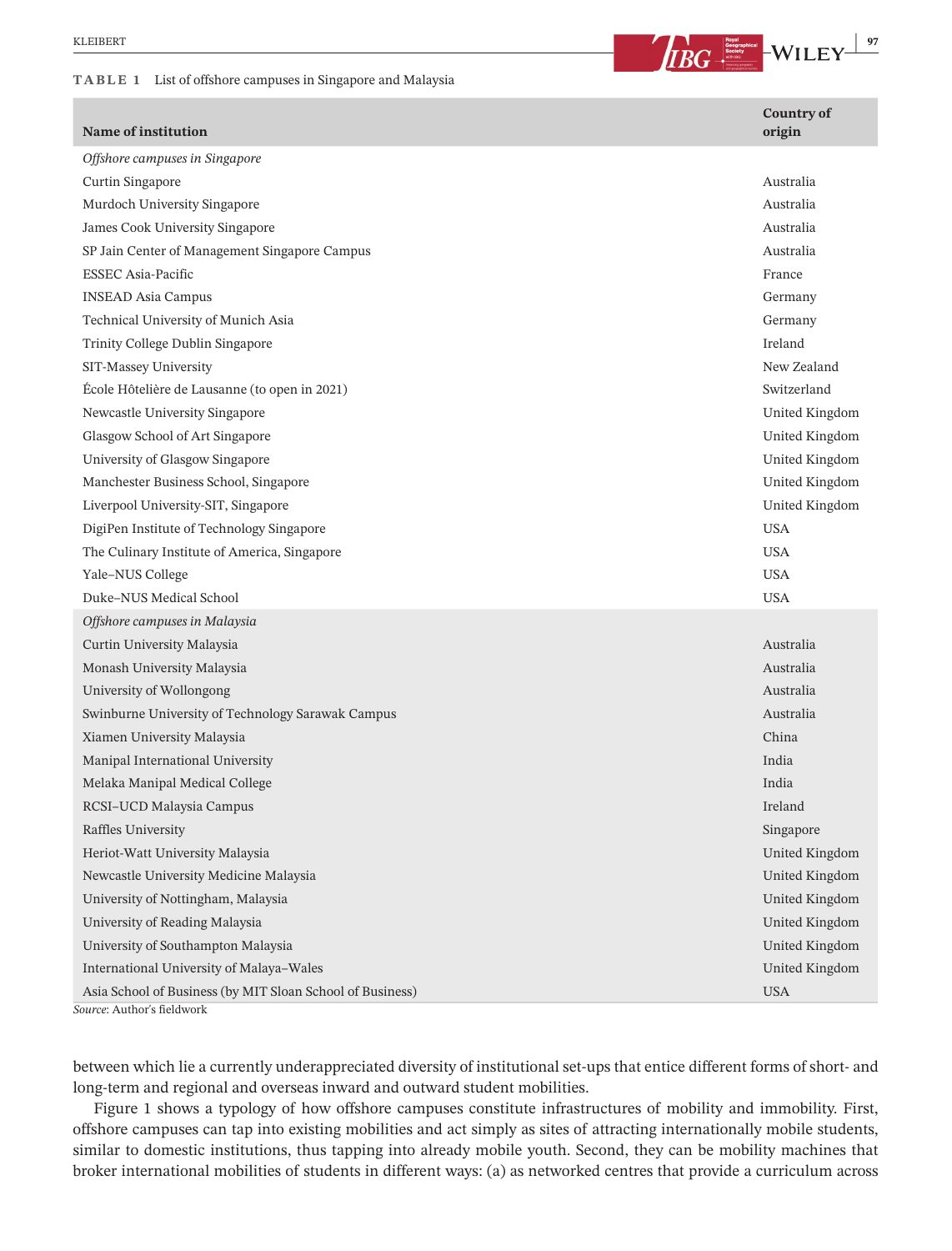

#### **Direction of Mobility**



**FIGURE 1** Typologies of offshore campuses and international student mobilities

campuses, (b) as study abroad centres and cultural exposure sites for home campus populations, (c) as feeder systems that transfer students through articulation arrangements to the home campus, (d) as hubs for intra-regional mobility, and (e) as entry points for labour migration. Finally, branch campuses can (f) offer an alternative to international student mobility for "immobile" students or groups excluded from entry into domestic education programmes. These diverse roles as infrastructures of im/mobility are discussed empirically in the following.

## **4.1** | **Infrastructures of circulation**

Integrated, globally networked campuses that enable "seamless mobility" are the aspirational model for many higher education institutions setting up offshore campuses and is central to their marketing. This model posits an international branch campus as a transnational space that attracts a diverse group of international students from around the world. Renowned international business schools and private universities for this reason reject the term "branch campus" and aim to realise this vision by integrating their offshore campusesinto a singular, multi-sited "global" university. New York University in Abu Dhabi, for instance, issued a press release proudly announcing that its most recent intake consists of 84 nationalities and the total student population on campus represents 120 countries (NYU Abu Dhabi, 2018). A diverse international student body here is understood as the number of nationalities, which are carefully curated through recruitment and selection procedures, including scholarships.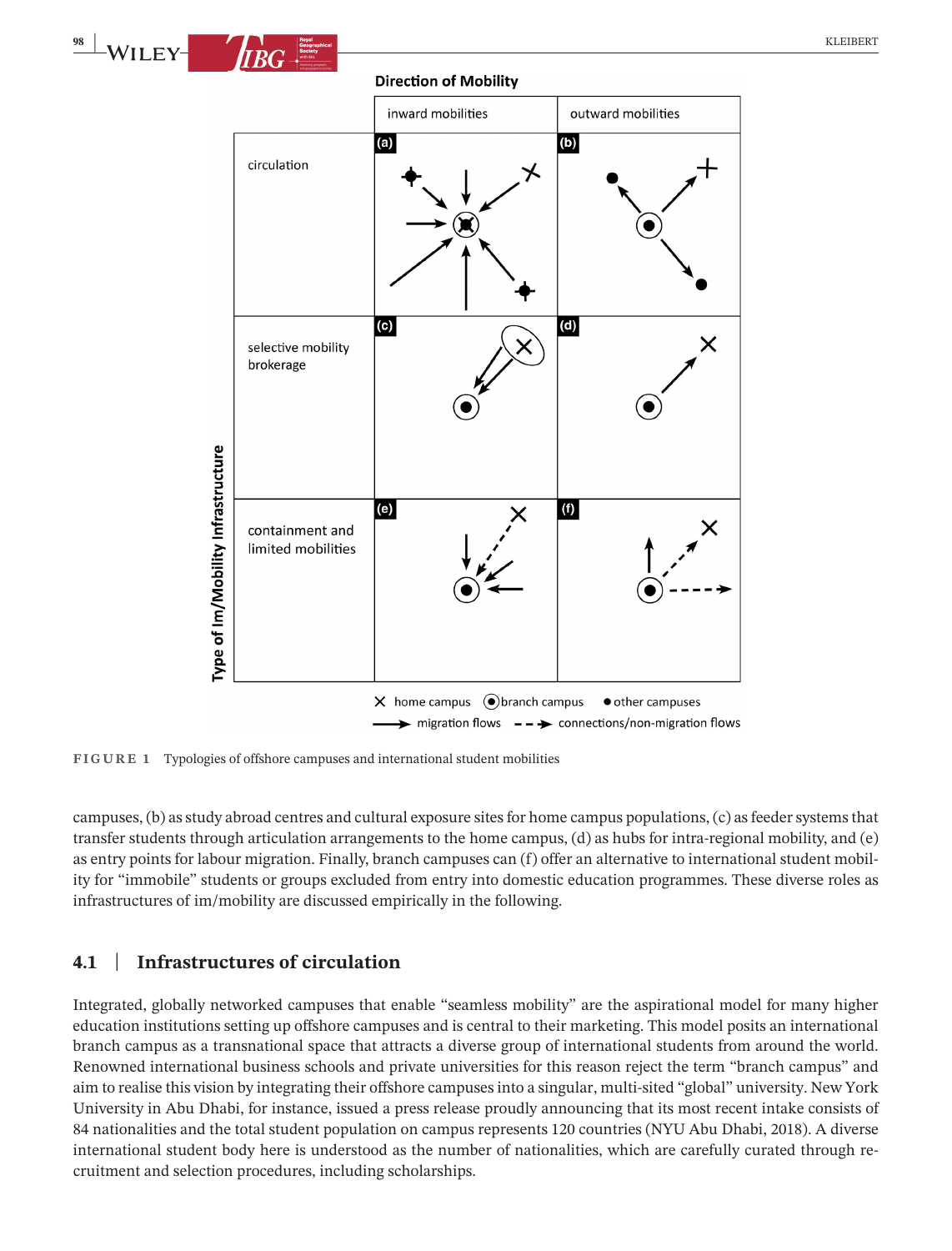

Creating a transnational campus through inward mobility of international students from different nationalities is the declared strategy of a European business school in Singapore. This is reflected in the description of their student profile: "experienced very international executives or upcoming executives that speak at least two or three languages, come from more than 100 countries – and that's something that we are very proud of because of the diversity of our classrooms" (Interview with Executive Director, SG). The president at the offshore campus of a business school in Malaysia claims that:

Our students come from over 30 different countries from all continents around the world […] 30% are Malaysian, 70% non-Malaysian. Of the non-Malaysians maybe another 20% are Asian. It's global in the sense that we have numerous countries in Asia represented, but also numerous countries in North America, South America, Europe and Africa. (Interview with President, MY)

Such statements reflect how the value proposition of the degrees as "global" is intimately connected to the number of nationalities that can be enticed to the campus. In these cases, the infrastructural logics of inward and outward international student mobility are central to the operation of offshore campuses. The cost of international MBA programmes tends to be high and address economic elites. High tuition fees can also signal quality in higher education, given that it is a positional market, $5$  but can also be justified by the high operating costs of the programme:

Our tuition rates are dramatically higher than the other schools in the country, and our program is the more expensive program to run in the sense that we fly a lot of [our] faculty in to teach. We bring all of our students to [home campus] every year for classes, and all of ourstudents every semester work on actual learning projects somewhere in the region, where they travel and live in the countries for periods of time working on projects. (Interview with President, MY)

Branch campuses of international business schools thus not only draw on recruiting inwardly mobile students, they also act as infrastructures of mobility as they enable and require longer and shorter-term international student mobilities throughout the programme. Degrees offered at multiple campuses enable students to travel and receive their degree through studying across different campuses, where universities aim to provide "seamless mobility within the network" (Hawawini, 2016, pp. 183–4). The CEO of a business schools' offshore campus in Singapore explains that the campus is:

Unlike other universities where you go to the university for four years and you stay in the same place, you eat the same food, you stay in the same dormitory. Here at [our university] you have to travel. It's a different kind of student that we're looking for. (Interview with CEO, SG)

Students in these models are expected to be inter-continentally mobile and spend extended periods for study in different locations. The quote shows how students' ability to be mobile is a precondition for recruitment. The time students spend abroad and the level of engagement differs substantially per programme. The "Global Part-Time MBA" of the University of Manchester, for instance, encompasses 16 days of tuition in the first year and 13 days of tuition in the second year (taught in blocks of three to six days) either in Manchester or at one of the universities' offshore centres in Singapore, Hong Kong, Shanghai, Dubai, and Sao Paulo. Up to six nights of hotel accommodation at the foreign sites are covered by their tuition fees (University of Manchester, 2018, pp. 26–7). The short-term circulations of three to six days across a range of metropolisesis a fast-paced mobility across sites that exudes the excitement and limited local engagement of tourism.

Corroborating this idea, touristic amenities and warm weather are part of the motivation attracting international students to their programme, argues a respondent from Singapore. The Singapore-based programme is particularly sought after during the European winter months, as the course structure enables students to move freely between campuses. Only very few students do not take courses at different campuses, usually due to care work and other obligations that make them "immobile." These individuals do not comply with the idea of constant mobility and have been given a nickname: "We have a term for them: the 'lifers.' These are the people who never cross campus. They took all their courses in the same campus that they started and to finish. That's very few percentages. Everybody does cross" (Interview with Executive Director, SG). Mobile lifestyles are thus both a precondition for enrolment in networked branch campuses but are also part of the training, imbuing students with cultural capital of the transnational capitalist class.

Students already become acquainted with an expatriate lifestyle that makes them internationally mobile between key (financial) cities, but remain disembedded from "local" social spaces (see Beaverstock, 2002; Hall, 2008, 2011).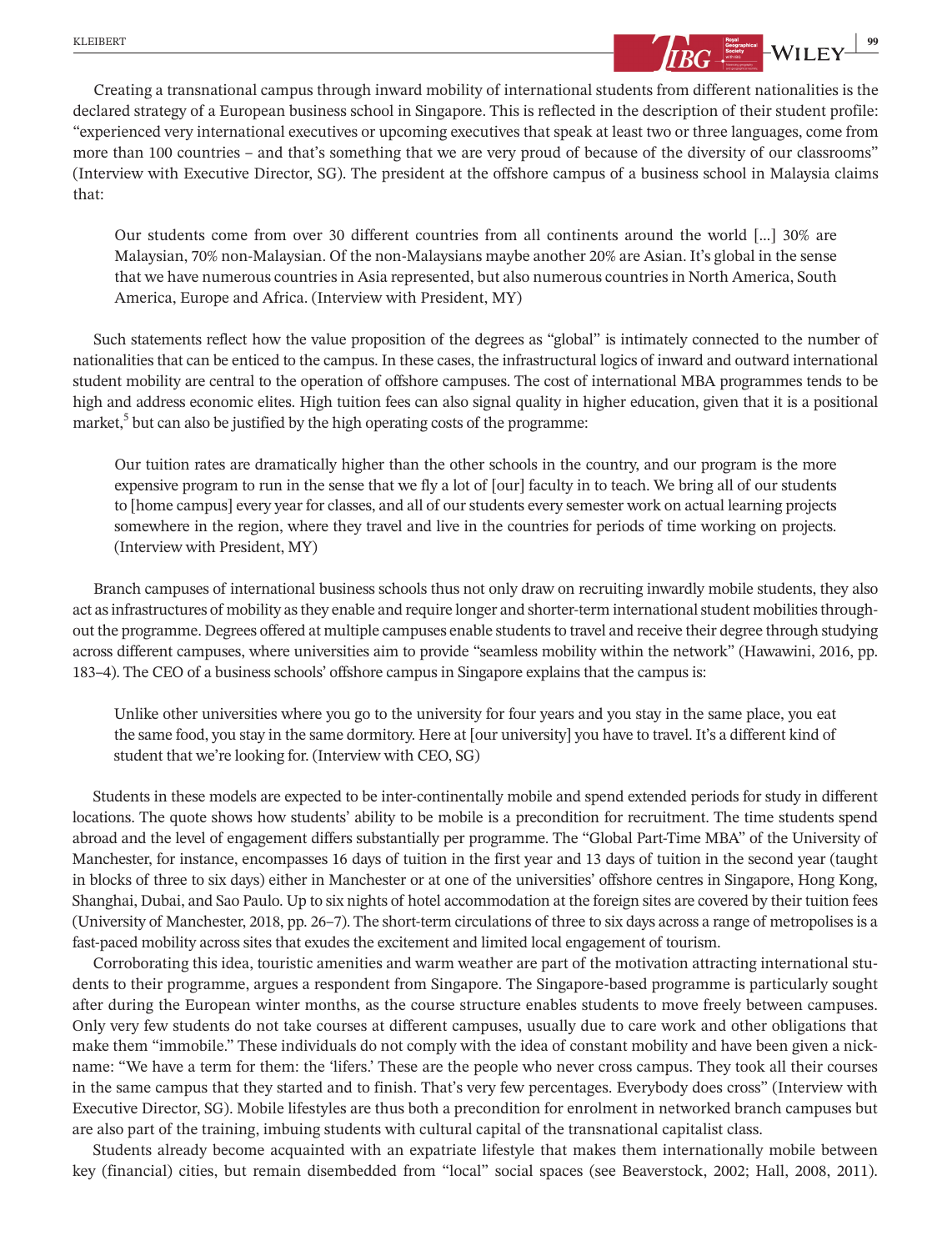Australian universities' offshore campuses in Singapore receive a few European exchange students, who prefer to enrol in a "Western" institution rather than a domestic institution to cushion their study-abroad experience.

#### **4.2** | **Infrastructures of selective mobility brokerage**

Several higher education institutions have built their business models around enabling selective mobilities between the home campus and their offshore campus. Usually these either broker inward mobilities to or outward mobilities from the offshore campus. Brokering inward international student mobilities from the home campus offers students the ability to study abroad without leaving their higher education institutions, offering an environment for students that minimises the interaction of students with local institutions and domestic students. Inter-campus exchange programmes enable students to swap campuses while facing fewer challenges of "academic adjustments" and "culture shock" than other study-abroad students (Normand-Marconnet, 2015). The model is popular with US-American universities in Europe, even in English-language contexts. For instance, the Embassy of the USA in London (2010) lists 32 Study Abroad Centres of US universities and colleges operating in London alone, which draw almost exclusively from their home campus student body.

In Singapore, some branch campuses also attract primarily students from the universities' country of origin, some of whom complete their entire degrees at offshore campuses. A French business school primarily recruits French students, despite conducting classes in English:

That's one way of internationalisation. You send your French kids […] and you get them exposed to a foreign country, foreign culture for a few months with, at the start, professors from the French campus applying to teach here. It still remains a very French environment. (Interview with Managing Director, SG)

Although students' physical mobility is enhanced through these programmes, as circulation between home and offshore campus are facilitated also for students who would not otherwise have considered studying abroad, they remain culturally strongly linked to their country of origin on campus. For the higher education institutions, the offshore campus constitutes a "real asset" for recruitment in the home market, where the facilitated international student mobility enables a competitive advantage (Interview with Managing Director, SG).

The first Chinese offshore campus, founded in 2016, similarly is perceived to position itself as strongly connected to knowledge mobilities from mainland China. The Vice-President of a rival institution argues, not without admiration, "Everything is from China. They bring the professors, they bring the leadership, they bring the students and have them educated here. It's a very different business model" (Interview with Vice Chancellor, MY). The campus clearly is tied into selective transnational knowledge mobilities involving students, faculty, objects, and ideas between China and a physical site in Malaysia, which also has geopolitical dimensions in the multi-ethnic state of Malaysia.

Although the focus on recruitment from the country of origin of the higher education provider may be a financially viable (or even highly profitable) endeavour, the aspiration for most is to turn themselves into "global campuses." Most universities aim to attract more international students, meaning beyond those of their country of origin. This is exemplified in the statement by the manager of an Indian offshore campus:

We would like to be an international university that attracts a diversity of the population, racially, demographically, financially, and so forth. That's what we would like to be. I think what we really are is we're still a pretty Indian university. We've been trying very hard to move away from this concept of an Indian university. […] We have historically drawn Indian students and it's only been in the last, let's say, two to three years that we have tried to move away from that mindset and really tried to become an international university. (Interview with Vice Chancellor, MY)

Often a gap between the advertised mobilities and experienced mobilities at offshore campuses exists, which higher education managers are very much aware of and struggle to narrow. When asked about the university's website advertisement that suggests the offshore campus is "a launchpad to the world," the director of the campus argues that the mobility between campuses is actually low, listing a number of challenges: "That hasn't materialised. It's very difficult to do. Different curriculum, different expectations, different academic quality, different academic calendars" (Interview with Vice Chancellor, MY). The French institution similarly aims to internationalise through hiring Chinese and Indian professors and tries to recruit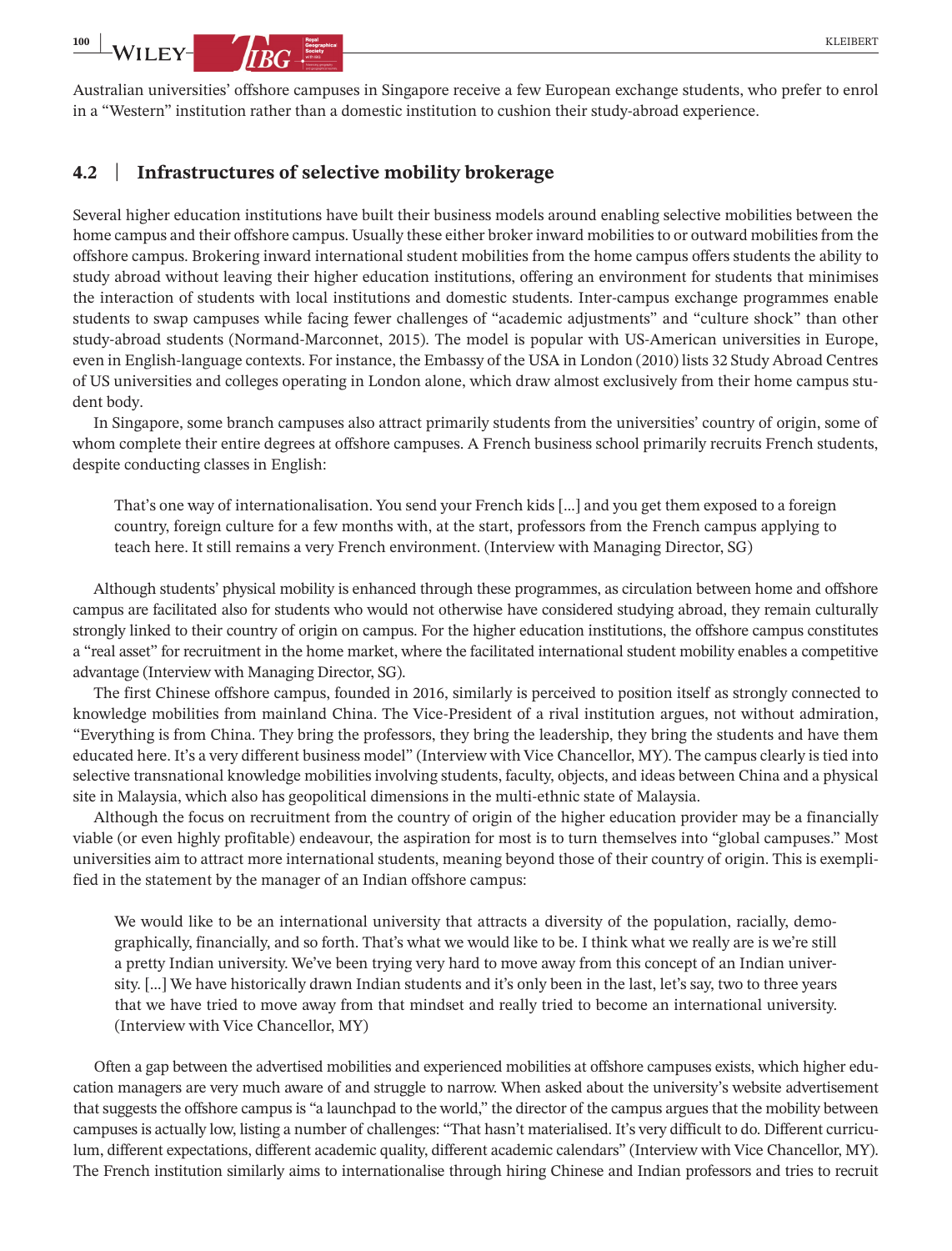students from Asia. However, recruitment within Asia proves to be more difficult than anticipated, since the French institution does not have the same reputational capital in the region as at home (Interview with Managing Director, SG). While the proclaimed institutional goal of higher education institutions is almost always an institution comprised of different student nationalities, which also translates to reputational advantage of being an international university, several institutions find moving beyond inward student mobilities from the home countries challenging.

Offshore campuses' role as aggressive brokers of outward international student mobilities is particularly visible in strategies of universities from the United Kingdom, in cases where the transfer of students to the universities' home campus lies at the heart of their financial models. In so-called "2+2" or "2+1" articulation arrangements, the branch campus acts as a feeder system for the home campus, where the first one or two years are spent at the offshore campus and then the final years are spent at the institution's home campus. These are forms of obligated mobility, asthe degree can only be completed through a transfer to the home campus. UK-based higher education providers in particular follow this model and set up campuses in regions that constitute primary "markets" for international student mobility to the UK, such as China and Malaysia. According to recent figures, 16 percent of international students studying in the UK started their degree at an offshore provider, showing that programmes delivered transnationally present an important pathway for "onshore" education (British Council, 2020, p. 8).

The strategy is not to simply teach international students in their respective home countries to limit inward student migration to the UK, but instead to broaden the market of students who can be recruited to the UK for a shorter period of time. The offerings target a market of students who want to receive a British degree but are not (yet) willing to move to the UK. Offshore campuses enable brokerage by providing students with a preparatory programme within their home countries that connects to a degree in the institution's home campus in the UK. Higher education institutions are able to broaden their market and recruit students just below the threshold of being able to afford an entire degree abroad. The relatively lower costs are one of the advantages that higher education institutions actively market on their websites:

Our undergraduate degree courses in Engineering allow you to study for two years at our safe and modern campus in Iskandar Puteri, Johor, and two years in Southampton, UK, for 60% of the cost of studying in the UK alone. (University of Southampton, 2019)

The University of Liverpool's income from international students has risen substantially as the number of students increased through the "pathway programme" of the Xi'an Jiaotong–Liverpool University (XJTLU) campus in China, which mobilises a steady stream of international fee-paying students to the UK. According to HESA data for the year 2017–18, the University of Liverpool had close to 5,000 Chinese students enrolled at its home campus, the second highest Chinese student population of any university in the UK (HESA, 2019).

The financial benefits of arrangements that convert students from the offshore campus after an initial year or two to international students in the UK are substantial. Even if students are not obliged to complete their degrees at the home campus, the existence of an offshore campus may encourage students to spend at least one term at the home campus. Beyond direct brokerage, offshore campuses can imaginatively stimulate the desires for international mobility through symbolic linkages to the home campus and country. Inside the visited offshore campuses, advertisements for "study abroad" are prevalent. Moreover, ubiquitous corporate marketing of university logos and design is generally accompanied by stylised maps indicating locations of campuses and multi time-zone clocks (familiar in multinational corporations' offices). These artefacts constitute a symbolic linking of space (through arrows functioning as imaginary bridges linking home and branch location on maps) and time (by displaying the current time at home campus and offshore campus). The signs and symbols shape geographic imaginaries and may foster students' "desire to become in circulation" (Collins et al., 2014, p. 673). The identity as a student of a geographically distant entity may overtime develop into a desire and longing to migrate to the "home" campus.

Offshore campuses can thus function as a strategic asset and infrastructure to make 'immobile' students mobile. Univerisities often financially profit from brokering international student mobilities. To facilitate the transfer of international students to the home campus, universities rely upon dedicated International Offices for visa assistance and related services.

## **4.3** | **Infrastructures of limited mobilities and containment**

Beyond brokering intercontinental bilateral internationalstudent mobilities between higher educations' countries of origin and host countries, a third type of offshore campus is based on inward mobilities from third-country students from within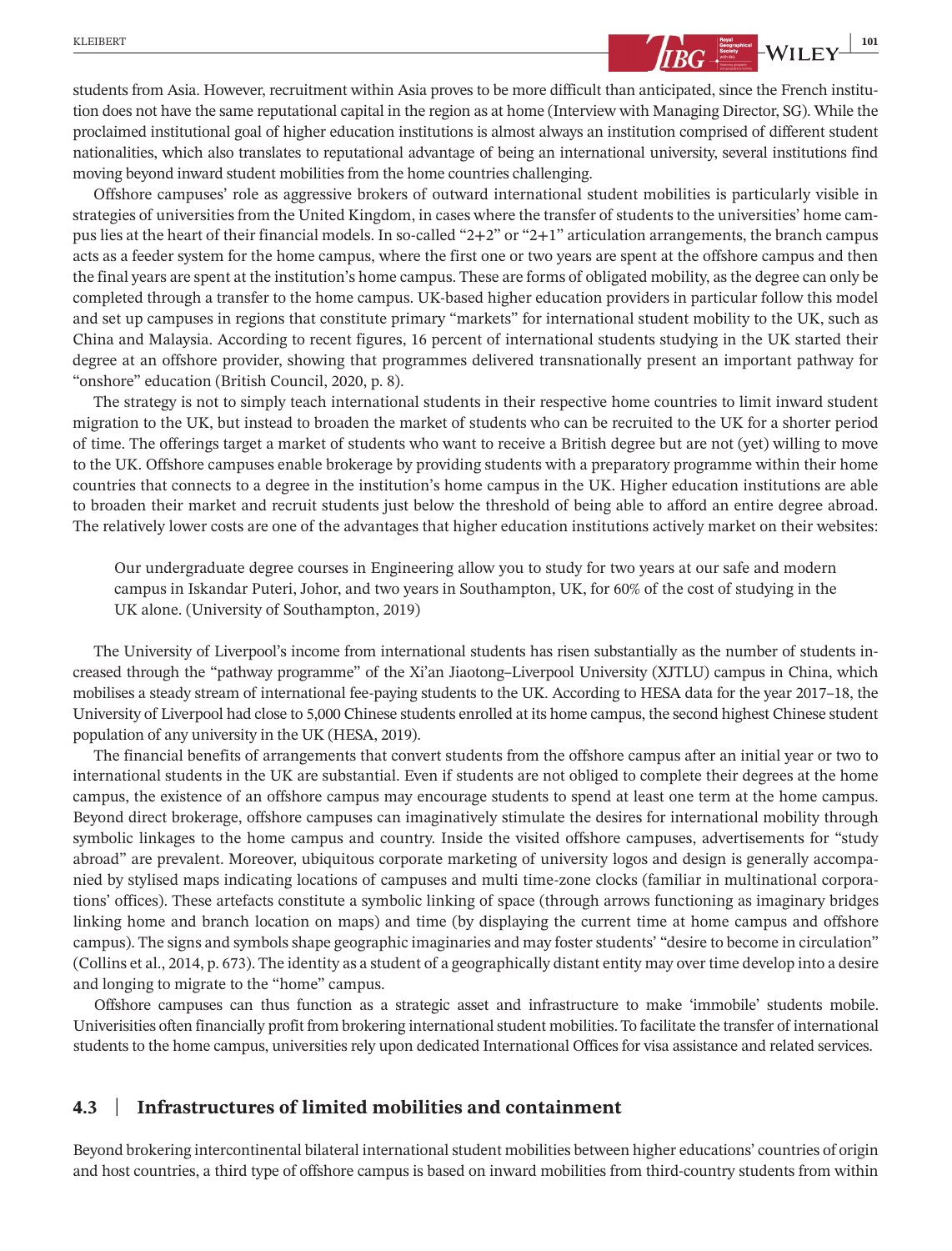the broader geographic region. These offshore campuses show the complex roles offshore campuses can take as infrastructures of im/mobility, since they are at once based on international student mobilities across more limited geographic (and often cultural) distances and present alternatives to transcontinental mobilities to the home campuses of (primarily Western) higher education institutions.

One example is the offshore campus of a European university in Singapore. Its managing director reveals that "99% of our students in the master's programmes are not from Singapore" but come primarily from India and China. These are students who would not normally consider studying at the higher education institutions' home campus in Europe but are mobile within the region (Interview, Director, SG). In this specific example, recruitment to the Singaporean campus is organised through recruitment agents in China and India. These two countries are the largest markets for international students and several respondents explain that the motivation to operate a campus in Singapore or Malaysia is based on the idea that they are located "in a region of three billion people." A larger scale catchment area beyond domestic students is strategically envisioned by offshore campus providers, which rely on (long-established) intra-Asian mobilities (see Collins, 2013). Beyond Southeast Asia, similar patterns of regional education mobilities were analysed in a recent study on offshore campuses in South Africa, showing how international students at offshore campuses largely stemmed from within the South African Development Community (Gunter & Raghuram, 2018).

At one offshore campus international students have to clock their physical presence on campus using a student-cardand-finger-print-reading machine. International students failing to clock in for more than three hours a day on campus may lose their visa, which is seen with great concern by the expatriate management of the campus:

We have a committee that looks at the records on a very regular basis, because the other thing is, if you fall below a certain threshold, you are not allowed to sit your final assessment. If you're an internationalstudent, that means you've failed, also means you've breached your visa requirements to attend, so you could end up being deported. This is very serious stuff. (Interview with President, SG)

While attendance records are kept in many universities to discipline students, this device is not recording the attendance of classes(which are registered in addition) butsimply the physical presence on the campus, thusitseemsrelated to concerns about labour migration. These specific devices are not in operation at the universities' home campus but present a biopolitical technology of the Singaporean state stationed on campus, used as a technique for producing desirable subjects and policing unwanted behaviour. It is an example of the complex securitisation of legally-entered temporary immigrants in Singapore taking place beyond the state border in the everyday spaces of *within* the state territory (Loong, 2018).

Singapore's higher education strategy shifted away from the original goal to attract 150,000 foreign students to an approach that is primarily focused on local labour market needs. The Singaporean government changed its approach to regulate foreign higher education providers through setting up a new regulatory agency, the Council for Private Education (now renamed Committee for Private Education), and the formulation of the Private Education Act in 2009, which severely reduced the number of operators in the sector (Lo, 2017). Now, education providers require EduTrust Certification to be able to recruit international students and are more heavily scrutinised. Mixed with concerns of educational quality and consumer protection are fears of foreign education providers facilitating illegal labour migration through international student recruitment.

Offshore campus managers express concerns about these processes, but find themselves in a weak role to challenge these, as they depend on the goodwill of their host governments in order to operate: "We get audited, if we said that 100% of our students are attending all the time, they would say, 'clearly, you don't audit properly,' and they'd be watching us like hawks" (Interview with President, SG). Despite concerns, offshore campus managers apply the technological tools for assessing attendance, arguing that "it's just something that you're aware of, and so it just means that you have to be a really good corporate citizen. You have to understand your landscape" (Interview with President, SG). Being a good corporate citizen also means working towards achieving the strategic goals of the government:

The reason that it's important is that in order to deliver value for Singapore and to demonstrate to the Singapore government that we are delivering value, then we need to educate students for the local workforce, which means local students. (Interview with Head of Campus, SG)

Offshore campuses' student profiles and the ratio of domestic and international students are thus shaped not simply by education institutions' strategies but also are subject to host state economic strategies and embedded within its migration regimes. Beyond having to secure the realisation of value for their mother institution, they are infrastructures tied into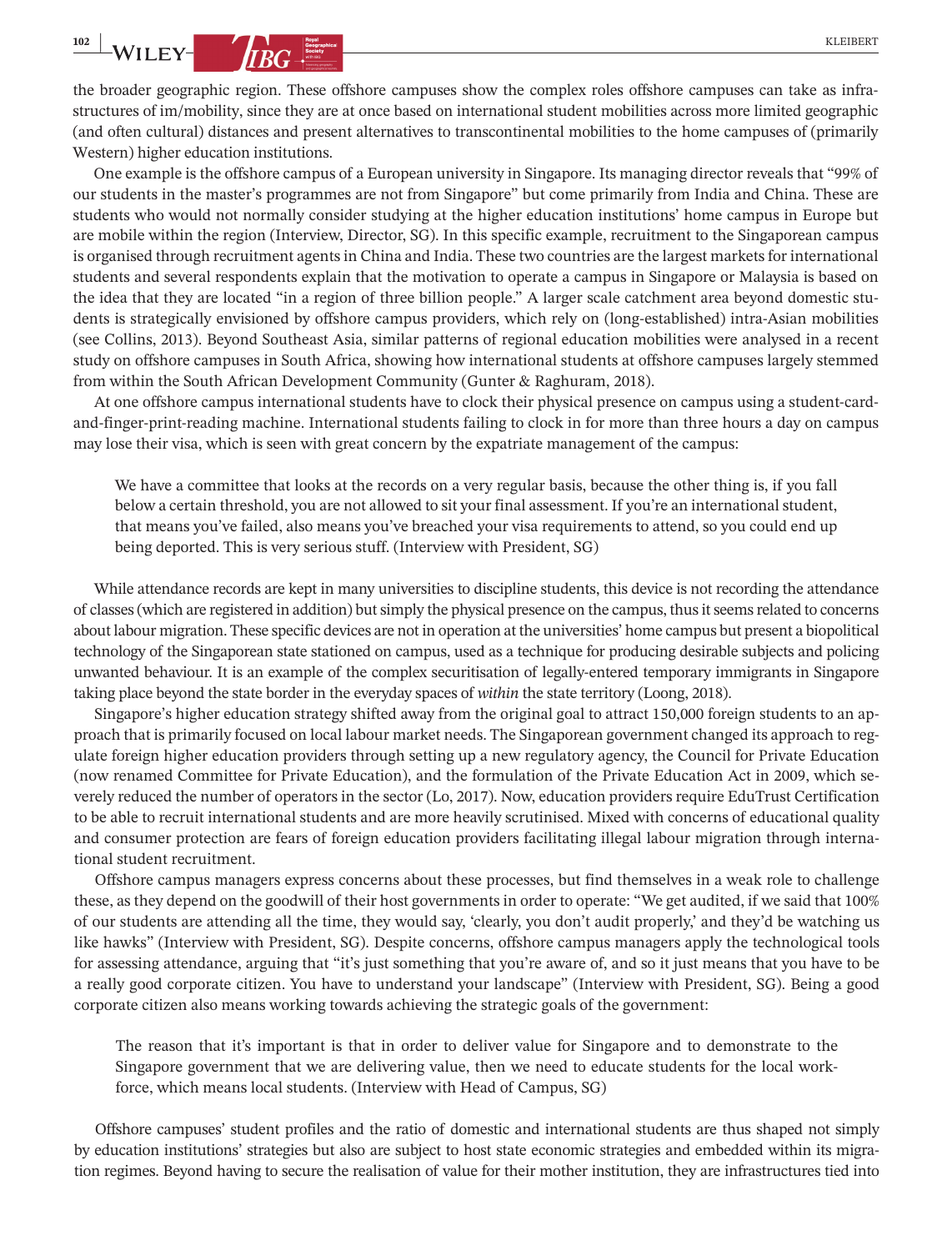governmental projects that involve tensions of circulation and containment (see Sidhu et al., 2016) and require the production of value for the domestic economy.

In Malaysia, offshore campuses find it challenging to recruit international students to their campuses, given the existing student visa regulations. A respondent from a British university with about 20 per cent international students, who are primarily drawn from the region, explains that the government has:

Been extremely stringent in terms of student visa requirements […]. In Malaysia, you are only given a oneyear visa and your renewal is based on you must ensure that you have 80% attendance in the class, you must ensure that you get a certain passing mark, you must make sure your grades are okay. If not, they will not renew your visa for the second year. You have students who may not have done so well in year one and need to re-sit papers and they get stuck in terms of the renewal of the visa. I have students who had 78% attendance and their visa has been rejected. (Interview with COO, MY)

Even in cases where the legal documents have been acquired, recent developments have contributed to an anxious atmosphere for international students, as there have been "negative reports on international students being detained by the Malaysian government even though they have a student visa recently. I think there's been some negative publicity on how students have been detained and checked for their visas" (Interview with COO, MY). These experiences expose some of the tensions and contradictions within the ambitions of Singapore and Malaysia to become international education hubs. Whereas the education and economic development departments, above all the Singaporean Economic Development Board, have supported the strategy for attracting inward-migration from students within the larger region, home office departments and existing immigration regulations are not necessarily supporting these strategies. Offshore campuses are, similar to internationalising higher education institutions at large, sites within which the contradictory policies around "student-migrants" (Robertson, 2013) play out as spaces enabling limited circulations as well as containment of international students (Sidhu et al., 2016).

Students' decision to study for a degree abroad may be connected to ambitions of permanent residency in another country (Robertson, 2013). An Australian higher education institution's campus manager in Singapore explains that the opportunities for their international students (from China, Vietnam, Indonesia, India, Thailand, and Myanmar) to migrate permanently to Singapore are limited: "Whilst a lot of them might aspire to working in Singapore, not that many of them will succeed because of the quota system [for foreign workers]" (Interview with Head of Campus, SG). Offshore campuses' ability to broker desired mobilities is thus limited by the state and its migration policies.

Finally, offshore campuses can be infrastructures for immobility. Previous research on transnational education has revealed their role as second-chance degrees as a last resort for acquiring an education if students are not able to access more prestigious public higher education in Hong Kong or Singapore (Cheng, 2018; Leung & Waters, 2013; Waters & Leung, 2013). My sample encompasses a heterogeneous mix of different forms of campus structures, including the above-described programmes whose *raison d'être* is to curb outward migration. The Singapore Institute of Technology is a domestic institution that offers degree programmes in collaboration with foreign universities, including the University of Glasgow, the University of Newcastle, the University of Liverpool, Massey University, DigiPen, and the Culinary Institute of America that teach exclusively domestic Singaporean students. The programmes are set up as applied, postgraduate courses for students with diplomas from polytechnic institutions and are funded through grants by the Singaporean government designed to tackle skilled labour shortages in specific fields. Rather than enabling student mobilities, the infrastructural logic of the campuses is one of containment, which delivers value for the Singaporean economy.

Similar to distance education programmes, offshore branch campuses can offer students an alternative to physical mobility and migration. Breines et al. (2019) show how different types of mobile objects and systems of mobility are required to enable students in Africa not to move, and to remain in their home countries while receiving a foreign university degree. In several contexts, thus, offshore campuses enable access to higher education for those unable to access the domestic education system, either because their level of education attainment excludes them from entry or because they are excluded based on ethnicity and nationality criteria (Stephenson & Rajendram, 2019). These include, for instance, children of expatriates and foreign guest workers in the Gulf, who do not have access to the public, Arabic-language university system. Similarly, they can service residents in Malaysia, who de facto are largely excluded through ethnic quota systems from the public education system and would otherwise choose to study abroad (Koh, 2017). As such, offshore campuses can provide an alternative to international student mobilities and can serve as a "pressure valve" for ethnic tensions (Sidhu & Christie, 2014, p. 129). The motivations for students to choose "immobility" and enrol in these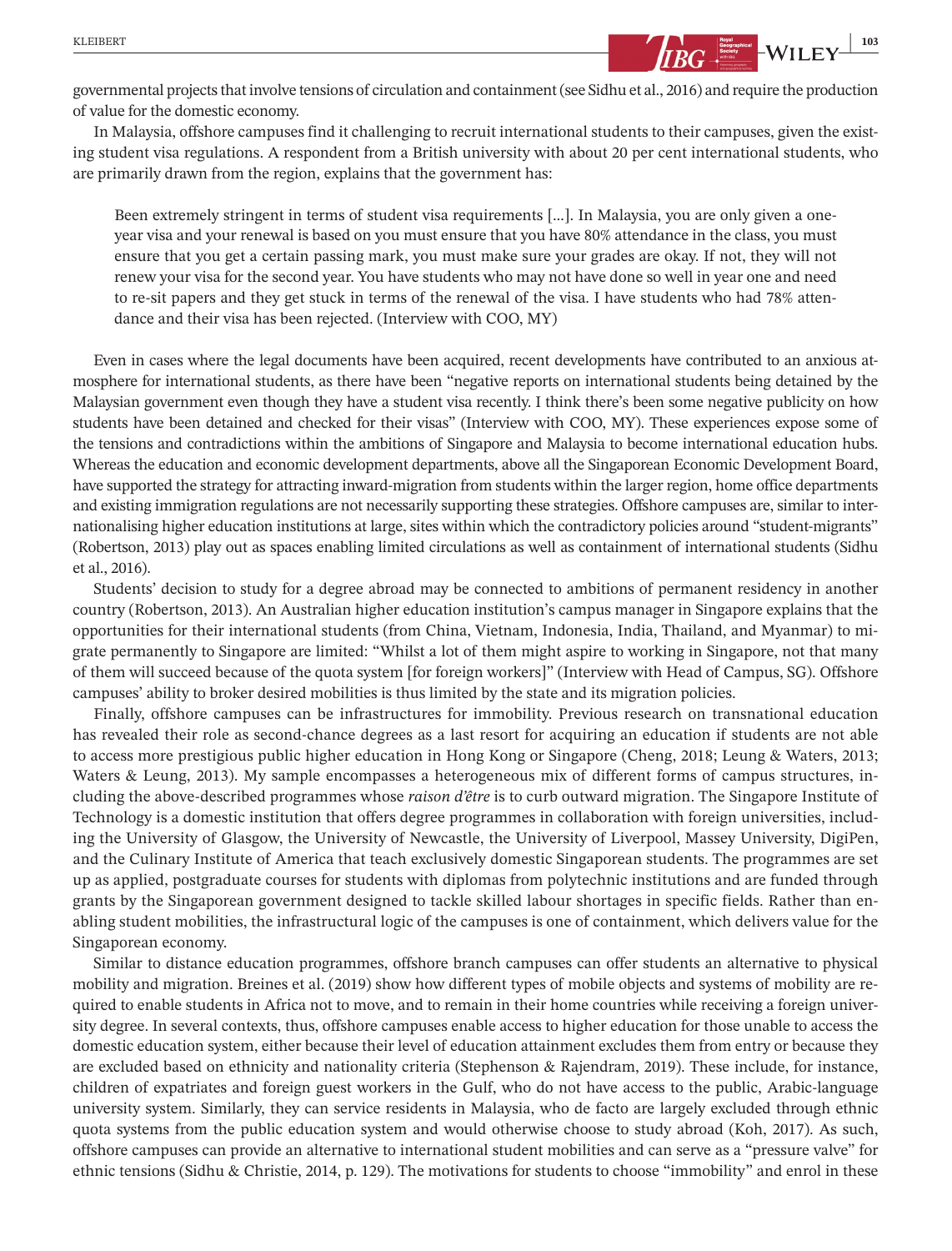programmes differs depending on individualsocial positions, including socially constructed categories of difference (e.g., ethnicity and gender) and the situated value attributed to transnational programmes within different geographical contexts (Sin et al., 2017).

## **5** | **CONCLUSIONS**

This paper advances geographical thinking and theorisations by connecting literatures from different fields that have remained rather siloed, including higher education research on transnational education and international student (im) mobilities, and migration research on policies and brokerage, to theorise transnational spaces of higher education. An infrastructural perspective of higher education institutions and their offshore campuses brings to the fore new types of brokers (multi-sited universities) and a more explicit engagement with the concrete spaces of transnational education as "infrastructures of migration" (Lindquist et al., 2012) as ways to overcoming the methodological bias of students as key objects of study. Exploring the infrastructural logics of campuses, their connection to the (economic) strategies of higher education institutions and the production of value shows how they are fundamental components for student migration. Higher education institutions need to be situated alongside other migration infrastructures, notably transnational networks of students and the state.

The research has shown how offshore campuses may tap into existing mobilities, facilitate and broker (selected) international mobilities, or constitute alternatives to physical migration by offering international degrees *in situ*. The systematic typology of offshore campuses' relations with international student mobilities advances geographic literature on transnational education, which offered previously a binary distinction between highly mobile elites and "immobile" students. By conceptualising offshore campuses as infrastructures of im/mobility that enable circulations and containment, my analysis resonates with findings by Sidhu et al. (2016, p. 1510), who found that "the practical realities of assembling global higher education suggest more striated spaces than those imagined in marketing narratives of smooth spaces peopled by flows of human capital, seeking educational brands, transposable credentials and cosmopolitan networks."

Advancing geographic thought on migration infrastructures, I examined the spaces and sites of transnational education, including their material infrastructures to theorise their capacity in facilitating im/mobilities. Mobilities and im mobilities, understood as relational categories, lie at the heart of the value propositions and economic rationales of offshore campuses. Their ability and effectiveness to channel actual international student mobilities differed crucially, shaped by their capacities and their embeddedness within national territories and regimes of migration, which involve conflicting goals with economic strategies of circulation and containment.

Future critical geographical scholarship on transnational education could expand on the discursive dimensions that shape students' aspirations, desires and imaginaries. Universities use their campuses as discursive spaces to construct value by associating themselves with positively connoted places elsewhere. It is interesting in this regard to also focus on the "dissociations" (Ibert et al., 2019) from actual geographies, such as a campus with Indian origins aiming to make its transnational relation less visible or obscure it. Moreover, the symbolic constructions of institutions are not unchallenged and studies could focus further on how students (and staff) actively renegotiate and subvert these messages (Cheng, 2018; Phan, 2017; Siltaoja et al., 2019).

A limitation of the study's focus on the meso-level of universities' strategies is that it does not reveal how offshore campuses as infrastructures of im/mobility affect individuals along socially constructed categories of difference. In most interviews, diversity was simply understood as the number of students from different nationalities enrolled at the offshore campuses. Transnational education, however, may in many ways reproduce rather than overcome existing social inequalities, of which class seems to be critically under-acknowledged (Yang, 2018).

Another limitation of the analysis of offshore campuses as infrastructures of im/mobilities is their temporal restriction to individual study programmes. International student mobilities may not constitute a single movement but may involve trajectories spanning multiple locations following "stepwise" mobility patterns that are also common in Filipino labour migration (Paul, 2017). Students enrolled in offshore campuses enabling limited mobilities and containments may use these campuses nonetheless asspringboard for future international mobilities, for instance by following postgraduate degrees elsewhere, including in the home countries of their transnational degree providers. As such, the regional student migrations have to be set within the complex transnational biographies of students (Koh, 2017; Sidhu, 2006) and graduates, and require further study on students' postgraduate trajectories.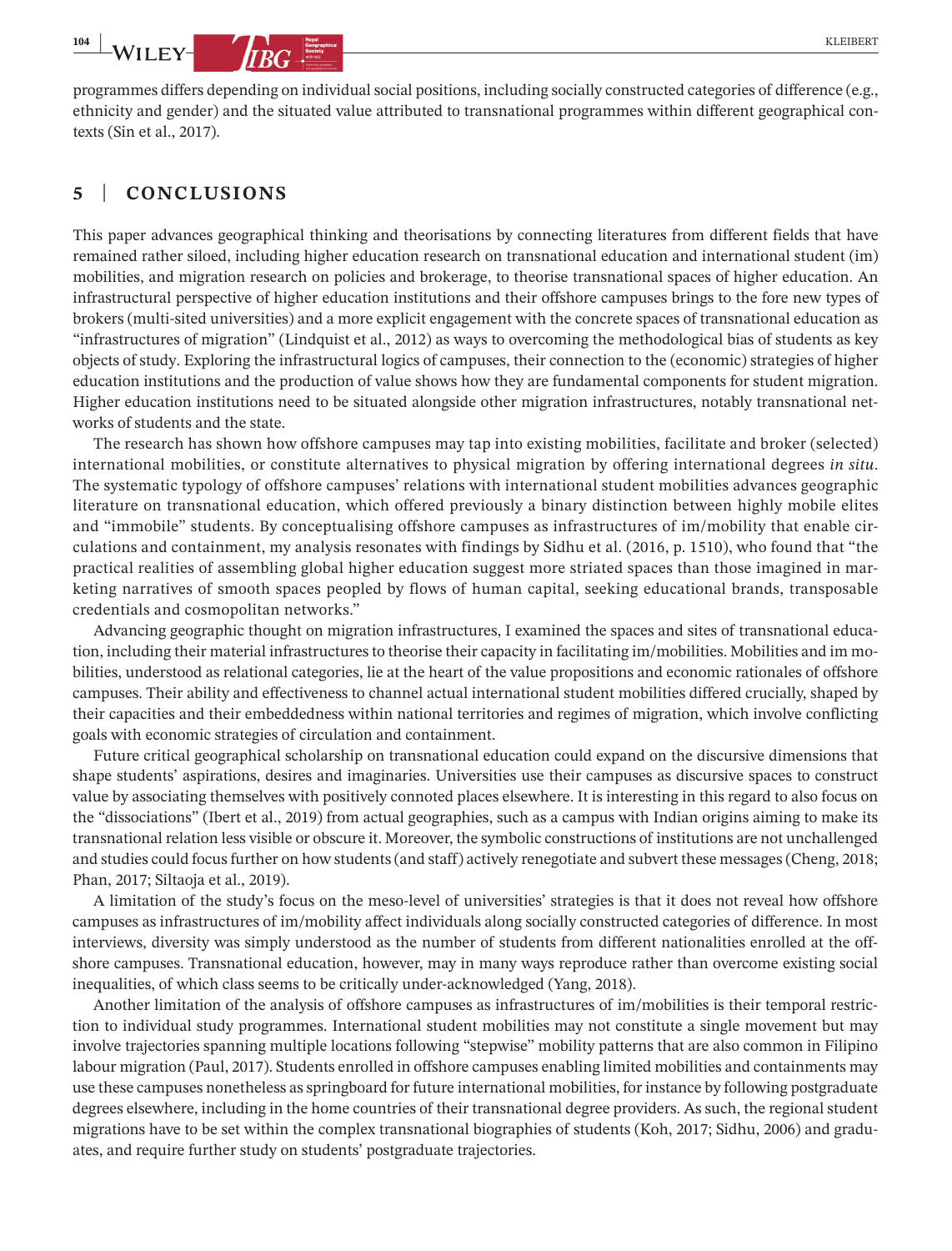

I would like to thank Francis Collins and the journal's anonymous reveiwers for valuable feedback on my draft article.

## **DATA AVAILABILITY STATEMENT**

The qualitative data that support the findings of this study cannot be shared because interviewees agreed to participate in the study on the basis of not sharing their data beyond members of the research group.

#### **ORCID**

Jana M. Kleibert<sup> •</sup> <https://orcid.org/0000-0002-1889-1978>

#### **ENDNOTES**

- <sup>1</sup> The (re)production of *social* mobilities and immobilities is thus not the focus of this study (but see, for example, Waters & Leung, 2013).
- <sup>2</sup> The General Agreement on Trade in Service classifies transnational education as a tradable service through a commercial presence abroad (mode 3), which is different from international student mobility (mode 1), or staff mobility (mode 2).
- <sup>3</sup> Other regions with large offshore campus concentrations are less diverse. Qatar, for instance, hosts primarily US institutions; in China, due to government regulations only joint ventures with Chinese institutions exist.
- <sup>4</sup> The names of participating institutions are not disclosed in this study. Wherever names of institutions are mentioned, the relevant information has been acquired through publicly available sources.
- $5$  See McGettigan (2013, pp. 35–6).

#### **REFERENCES**

- Beaverstock, J.V. (2002) Transnational elites in global cities: British expatriates in Singapore's financial district. *Geoforum*, 33, 525–538. Available from: [https://doi.org/10.1016/S0016-7185\(02\)00036-2](https://doi.org/10.1016/S0016-7185(02)00036-2)
- Beech, S.E. (2014) Why place matters: Imaginative geography and international student mobility. *Area*, 46, 170–177. Available from: [https://](https://doi.org/10.1111/area.12096) [doi.org/10.1111/area.12096](https://doi.org/10.1111/area.12096)
- Beech, S.E. (2018) Adapting to change in the higher education system: Internationalstudent mobility as a migration industry.*Journal of Ethnic and Migration Studies*, 44(4), 610–625. Available from: <https://doi.org/10.1080/1369183X.2017.1315515>
- Breines, M.R., Raghuram, P. & Gunter, A. (2019) Infrastructures of immobility: Enabling international distance education students in Africa to *not* move. *Mobilities*, 14, 484–499. Available from: <https://doi.org/10.1080/17450101.2019.1618565>
- British Council. & Universities UK International. (2020) *Transnational routes to on-shore UK higher education*. British Council. Available from: [https://www.britishcouncil.org/sites/default/files/transnational\\_routes\\_to\\_on-shore\\_uk\\_he\\_study\\_-\\_2020-10-23\\_final\\_v2.pdf.](https://www.universitiesuk.ac.uk/policy-and-analysis/reports/Pages/Transnational-routes-to-on-shore-UK-higher-education.aspx) Accessed 10 December 2020.
- Brooks, R. & Waters, J. (2011) *Student mobilities, migration and the internationalization of higher education*. Basingstoke, UK: Palgrave Macmillan.
- Cheng, Y. (2018) Educated non-elites' pathways to cosmopolitanism: The case of private degree students in Singapore. *Social & Cultural Geography*, 19, 151–170. Available from: <https://doi.org/10.1080/14649365.2016.1266026>
- Collins, F.L. (2013) Regional pathways: Transnational imaginaries, infrastructures and implications of student mobility within Asia. *Asian and Pacific Migration Journal*, 22, 475–500. Available from: <https://doi.org/10.1177/011719681302200402>
- Collins, F.L., Sidhu, R., Lewis, N. & Yeoh, B.S.A. (2014) Mobility and desire: International students and Asian regionalism in aspirational Singapore. *Discourse: Studies in the Cultural Politics of Education*, 35, 661–676. Available from: [https://doi.org/10.1080/01596](https://doi.org/10.1080/01596306.2014.921996) [306.2014.921996](https://doi.org/10.1080/01596306.2014.921996)
- Cranston, S. (2017) Expatriate as a 'good' migrant: Thinking through skilled international migrant categories. *Population, Space and Place*, 23, e2058. Available from: <https://doi.org/10.1002/psp.2058>
- Cross-Border Education Research Team (C-BERT). (2017) *Branch campus listing*. Available from: [http://cbert.org/?page\\_id=34](http://cbert.org/?page_id=34)
- Embassy of the United States of America in London. (2010) *List of American universities/colleges in the United Kingdom*. Available from: [https://photos.state.gov/libraries/164203/cons-acs/american\\_colleges\\_in\\_the\\_uk\\_001.pdf](https://photos.state.gov/libraries/164203/cons-acs/american_colleges_in_the_uk_001.pdf)
- Findlay, A.M., King, R., Smith, F.M., Geddes, A. & Skeldon, R. (2012) World class? An investigation of globalisation, difference and international student mobility. *Transactions of the Institute of British Geographers*, 37, 118–131. Available from: [https://doi.](https://doi.org/10.1111/j.1475-5661.2011.00454.x) [org/10.1111/j.1475-5661.2011.00454.x](https://doi.org/10.1111/j.1475-5661.2011.00454.x)
- Findlay, A.m., Stam, A., King, R. & Ruiz-Gelices, E. (2005) International opportunities: Searching for the meaning of student migration. *Geographica Helvetica*, 60, 192–200. Available from: <https://doi.org/10.5194/gh-60-192-2005>

Finn, K. & Holton, M. (2019) *Everyday mobile belonging: Theorising higher education student mobilities*. London, UK: Bloomsbury Publishing.

Geddie, K. (2015) Policy mobilities in the race for talent: Competitive state strategies in international student mobility. *Transactions of the Institute of British Geographers*, 40, 235–248. Available from: <https://doi.org/10.1111/tran.12072>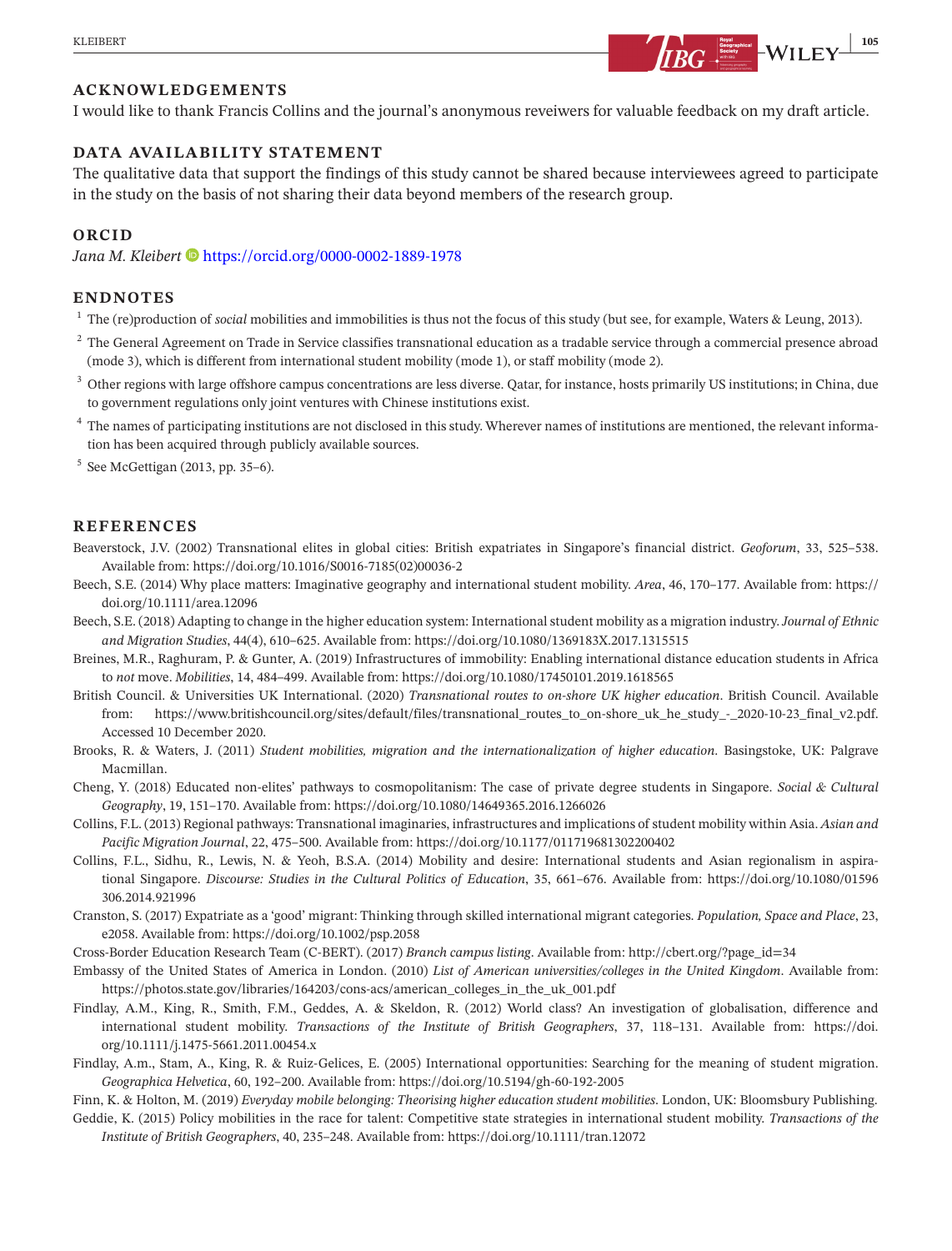**106 |** KLEIBERT

- Gunter, A. & Raghuram, P. (2018) International study in the global south: Linking institutional, staff, student and knowledge mobilities. *Globalisation, Societies and Education*, 16, 192–207. Available from: <https://doi.org/10.1080/14767724.2017.1401453>
- Hall, S. (2008) Geographies of business education: MBA programmes,reflexive businessschools and the cultural circuit of capital. *Transactions of the Institute of British Geographers*, 33, 27–41. Available from: <https://doi.org/10.1111/j.1475-5661.2007.00288.x>
- Hall, S. (2011) Educational ties, social capital and the translocal (re)production of MBA alumni networks. *Global Networks*, 11, 118–138. Available from: <https://doi.org/10.1111/j.1471-0374.2011.00310.x>
- Hawawini, G.A. (2016) *The internationalization of higher education and business schools: A critical review*. Singapore: Springer. Available from: <https://doi.org/10.1007/978-981-10-1757-5>
- Higher Education Statistics Agency (HESA). (2019) *Where do HE students come from?*. Available from: [https://www.hesa.ac.uk/data-and-analy](https://www.hesa.ac.uk/data-and-analysis/students/where-from) [sis/students/where-from](https://www.hesa.ac.uk/data-and-analysis/students/where-from)
- Ibert, O., Hess, M., Kleibert, J., Müller, F. & Power, D. (2019) Geographies of dissociation: Value creation, 'dark' places, and 'missing' links. *Dialogues in Human Geography*, 9, 43–63. Available from: <https://doi.org/10.1177/2043820619831114>
- Jöns, H. & Hoyler, M. (2013) Global geographies of higher education: The perspective of world university rankings. *Geoforum*, 46, 45–59. Available from: <https://doi.org/10.1016/j.geoforum.2012.12.014>
- Jöns, H., Meusburger, P. & Heffernan, M. (2017) *Mobilities of knowledge*. Cham, Switzerland: Springer Nature. [https://doi.org/10.1007/978-3-](https://doi.org/10.1007/978-3-319-44654-7) [319-44654-7](https://doi.org/10.1007/978-3-319-44654-7)
- King, R. & Raghuram, P. (2013) International student migration. Mapping the field and new research agendas. *Population, Space, Place*, 19(2), 127–137. Available from: <https://doi.org/10.1002/psp.1746>
- Knight, J. (Ed.). (2014) *International education hubs: Student, talent, knowledge-innovation models*. Dordrecht: Springer. Available from: <https://doi.org/10.1007/978-94-007-7025-6>
- Knight, J. & McNamara, J. (2017) *Transnational education: A classification framework and data collection guidelines for international programme and provider mobility (IPPM)*. British Council and German Academic Exchange Service (DAAD). Available from: [https://www.](https://www.britishcouncil.org/sites/default/files/tne_classification_framework-final.pdf) [britishcouncil.org/sites/default/files/tne\\_classification\\_framework-final.pdf](https://www.britishcouncil.org/sites/default/files/tne_classification_framework-final.pdf)
- Koh, S.Y. (2017) *Race, education, and citizenship: Mobile Malaysians, British colonial legacies, and a culture of migration*. New York, NY: Palgrave Macmillan. Available from: <https://doi.org/10.1057/978-1-137-50344-2>
- Kosmützky, A.(2018)Tracing the development of international branch campuses: From local founding wavesto global diffusion?*Globalisation, Societies and Education*, 28, 1–25. Available from: <https://doi.org/10.1080/14767724.2018.1512044>
- Leung, M.W.H. & Waters, J.L. (2013) British degrees made in Hong Kong: An enquiry into the role of space and place in transnational education. *Asia Pacific Education Review*, 14, 43–53. Available from: <https://doi.org/10.1007/s12564-013-9250-4>
- Leung, M.W.H. & Waters, J.L. (2017) Educators sans frontières? Borders and power geometries in transnational education. *Journal of Ethnic and Migration Studies*, 43, 1276–1291. Available from: <https://doi.org/10.1080/1369183X.2017.1300235>
- Lindquist, J., Xiang, B. & Yeoh, B.S.A. (2012) Opening the black box of migration: Brokers, the organization of transnational mobility and the changing political economy in Asia. *Pacific Affairs*, 85, 7–19. Available from: <https://doi.org/10.5509/20128517>
- Lo, W.Y.W. (2017) Higher education industry in Hong Kong and Singapore: Reflections on a decade of expansion. In: Mok, K.H. (Ed.) *Managing international connectivity, diversity of learning and changing labour markets*. Singapore: Springer, pp. 123–134. Available from: [https://doi.](https://doi.org/10.1007/978-981-10-1736-0) [org/10.1007/978-981-10-1736-0](https://doi.org/10.1007/978-981-10-1736-0)
- Loong, S. (2018) 'This country, law very strong': Securitization beyond the border in the everyday lives of Bangladeshi migrant workers in Singapore. *Geoforum*, 90, 11–19. Available from: <https://doi.org/10.1016/j.geoforum.2018.01.012>
- Massey, D. (1994) *Space, place and gender*, 1st edition. Cambridge, UK: Polity Press.

McGettigan, A. (2013) *The great university gamble: Money, markets and the future of higher education*. London, UK: Pluto Press.

- Miller-Idriss, C. & Hanauer, E. (2011) Transnational higher education: Offshore campuses in the Middle East. *Comparative Education*, 47, 181–207. Available from: <https://doi.org/10.1080/03050068.2011.553935>
- Mok, K.H. (2011) The quest for regional hub of education. Growing heterarchies, organizational hybridization, and new governance in Singapore and Malaysia. *Journal of Education Policy*, 26, 61–81. Available from: <https://doi.org/10.1080/02680939.2010.498900>
- Normand-Marconnet, N. (2015) Study abroad in international branch campuses: A survey on students' perspectives. *Journal of International Mobility*, 3, 81–98. Available from: <https://doi.org/10.3917/jim.001.0081>
- NYU Abu Dhabi. (2018) *Press release: Class of 2022: 389 students and 84 nationalities*. Available from: [https://nyuad.nyu.edu/en/news/lates](https://nyuad.nyu.edu/en/news/latest-news/community-life/2018/october/class-of-2022-announcement.html) [t-news/community-life/2018/october/class-of-2022-announcement.html](https://nyuad.nyu.edu/en/news/latest-news/community-life/2018/october/class-of-2022-announcement.html)
- Olds, K. (2007) Global assemblage: Singapore, foreign universities, and the construction of a 'global education hub'. *World Development*, 35, 959–975. Available from: <https://doi.org/10.1016/j.worlddev.2006.05.014>
- Olds, K. & Thrift, N. (2005) Cultures on the brink: Reengineering the soul of capitalism—on a global scale. In: Ong, A. & Collier, S. (Eds.) *Global assemblages: Technology, politics and ethics as anthropological problems*. Oxford, UK: Blackwell, pp. 270–290.
- Paul, A.M. (2017) Multinational maids: Stepwise migration in a global labor market. Cambridge, UK: Cambridge University Press. Available from: <https://doi.org/10.1017/9781108120357>
- Phan, L.-H. (2017) *Transnational education crossing 'Asia' and 'the West': Adjusted desire, transformative mediocrity, neo-colonial disguise*. London, UK & New York, NY: Routledge. Available from: <https://doi.org/10.4324/9781315759098>
- Raghuram, P. (2013) Theorising the spaces of student migration. *Population, Space and Place*, 19, 138–154. Available from: [https://doi.](https://doi.org/10.1002/psp.1747) [org/10.1002/psp.1747](https://doi.org/10.1002/psp.1747)
- Riaño,Y.,Van Mol, C. & Raghuram, P.(2018) New directionsin studying policies of internationalstudent mobility and migration.*Globalisation, Societies and Education*, 16(3), 283–294. Available from: <https://doi.org/10.1080/14767724.2018.1478721>